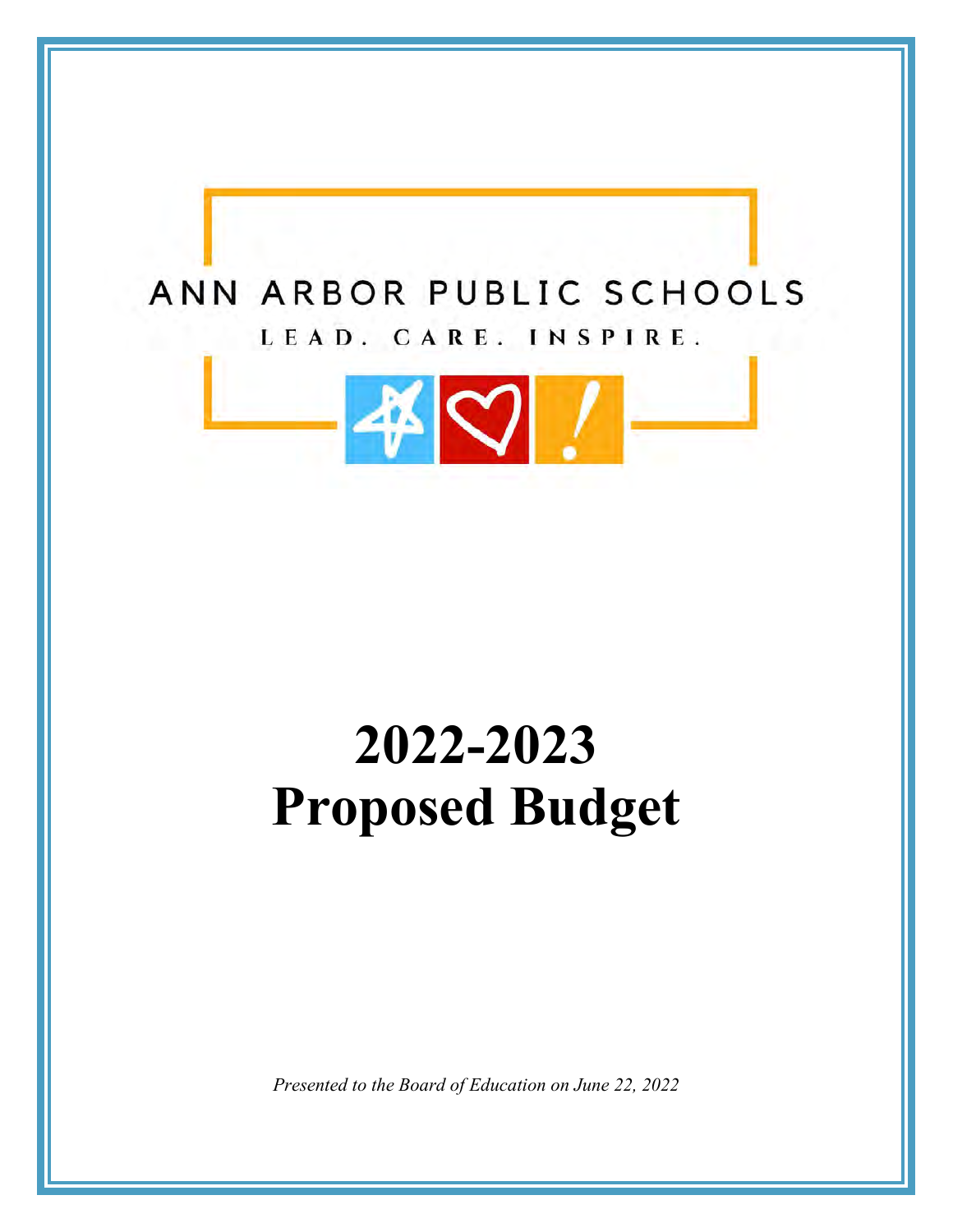#### **BOARD OF EDUCATION 2022-2023**

Rebecca Lazarus ........ President Jessica Kelly .............. Vice President Susan Baskett ............ Secretary Ernesto Querijero ...... Treasurer Bryan Johnson ........... Trustee/Parliamentarian Krystle DuPree .......... Trustee Jeffrey Gaynor ........... Trustee

#### **Superintendent and Leadership Team**

| Jeanice Kerr Swift, Ph.D. | Superintendent of Schools                                           |
|---------------------------|---------------------------------------------------------------------|
| David Comsa, J.D.         | General Counsel                                                     |
| Dawn Linden               | Assistant Superintendent, Teaching & Learning                       |
| Jill Minnick, CPA CIA     | Assistant Superintendent, Finance & Operations                      |
| <b>Jazz Parks</b>         | Assistant Superintendent, School Leadership                         |
| Jenna Bacolor             | Executive Director, Student & School Health & Community Division    |
| Paul DeAngelis            | Executive Director, High School Education                           |
| Marianne Fidishin, Ph.D.  | Executive Director, Student Intervention & Support Service          |
| Roberta Heyward, Ph.D.    | Executive Director, Middle School & K-8 Education                   |
| Matt Hilton               | <b>Executive Director, Elementary Education</b>                     |
| Kevin Karr                | Executive Director, Teaching and Learning                           |
| Heather Kellstrom, Ph.D.  | Executive Director, Instructional Technology & Information Services |
| Shonta Langford           | Executive Director, Human Resources & Employee Relations            |
| Emile Lauzanna            | <b>Executive Director, Capital Projects</b>                         |
| Liz Margolis              | Executive Director, Student & School Safety                         |
| <b>Bernerd Rice</b>       | <b>Executive Director, Physical Properties</b>                      |
| Vacant                    | <b>Executive Director, Finance</b>                                  |
| Andrew Cluley             | Director, Communications                                            |

The Ann Arbor Board of Education will provide, upon 72-hour notice, necessary reasonable aids and services to individuals with disabilities who desire information regarding board meetings. Individuals with disabilities requiring aids or services should contact the Ann Arbor Board of Education by writing or calling the following:

> Secretary to the Ann Arbor Board of Education 2555 S. State Street Ann Arbor, MI 48104 (734) 994-2232 www.a2schools.org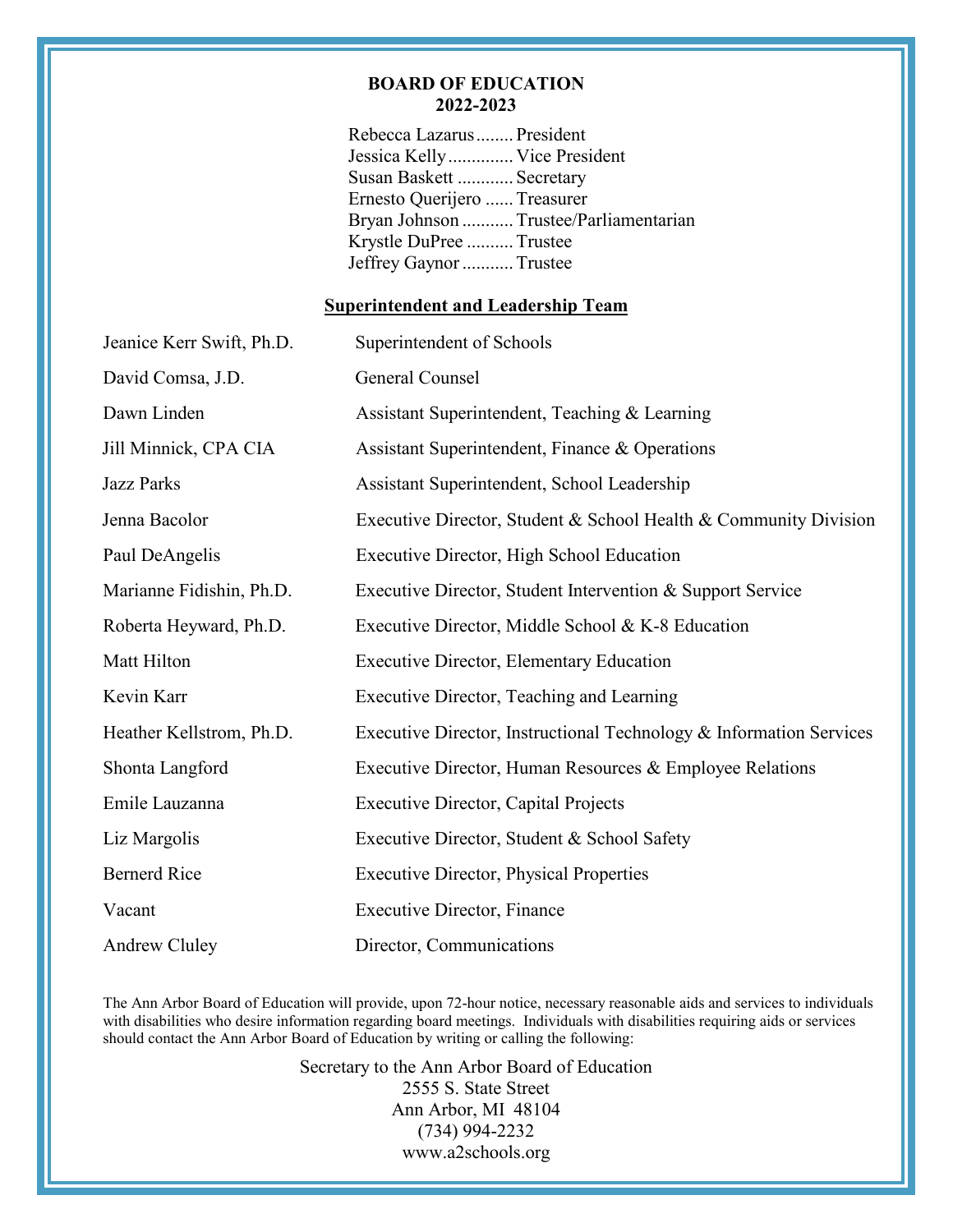

**Ann Arbor Public Schools**  *Finance & Operations Division*

### **MEMORANDUM**

**TO:** Dr. Jeanice Swift, Superintendent

**FROM:** Jill Minnick, Assistant Superintendent, Finance & Operations

**DATE:** June 22, 2022

**SUBJECT:** *FY 2022-2023 Proposed Budget*

The following budget is submitted in accordance with the requirements under the State of Michigan Uniform Budgeting and Accounting Act (PA 2 of 1968 as amended). The presentation schedule follows the requirements of Act 43 and Article 10 for public involvement in the budget approval process. This is a balanced budget in accordance with legislative and board policy, following good management practices.

Included in the budget document are the required budget resolutions for the General Fund, Food Service Fund, Community Services Fund, and Student/School Activity Fund. The information is presented in more specific categories – similar to the format used in the annual financial report. For the benefit of the reader, the school district's annual financial report includes a comprehensive financial accounting, detailing the appropriations and actual expenditures. These reports are available in the fall, for the preceding fiscal year ending June  $30<sup>th</sup>$ .

The budget, in its simplest form, is an annual operating plan which contains an estimate of the proposed expenditures balanced against anticipated revenue. Adjustments to revenue and expenditures—after the adoption of the budget—are typically presented to the Board of Education for approval as part of the general appropriations act.

Thank you for your consideration of the proposed 2022-2023 budget.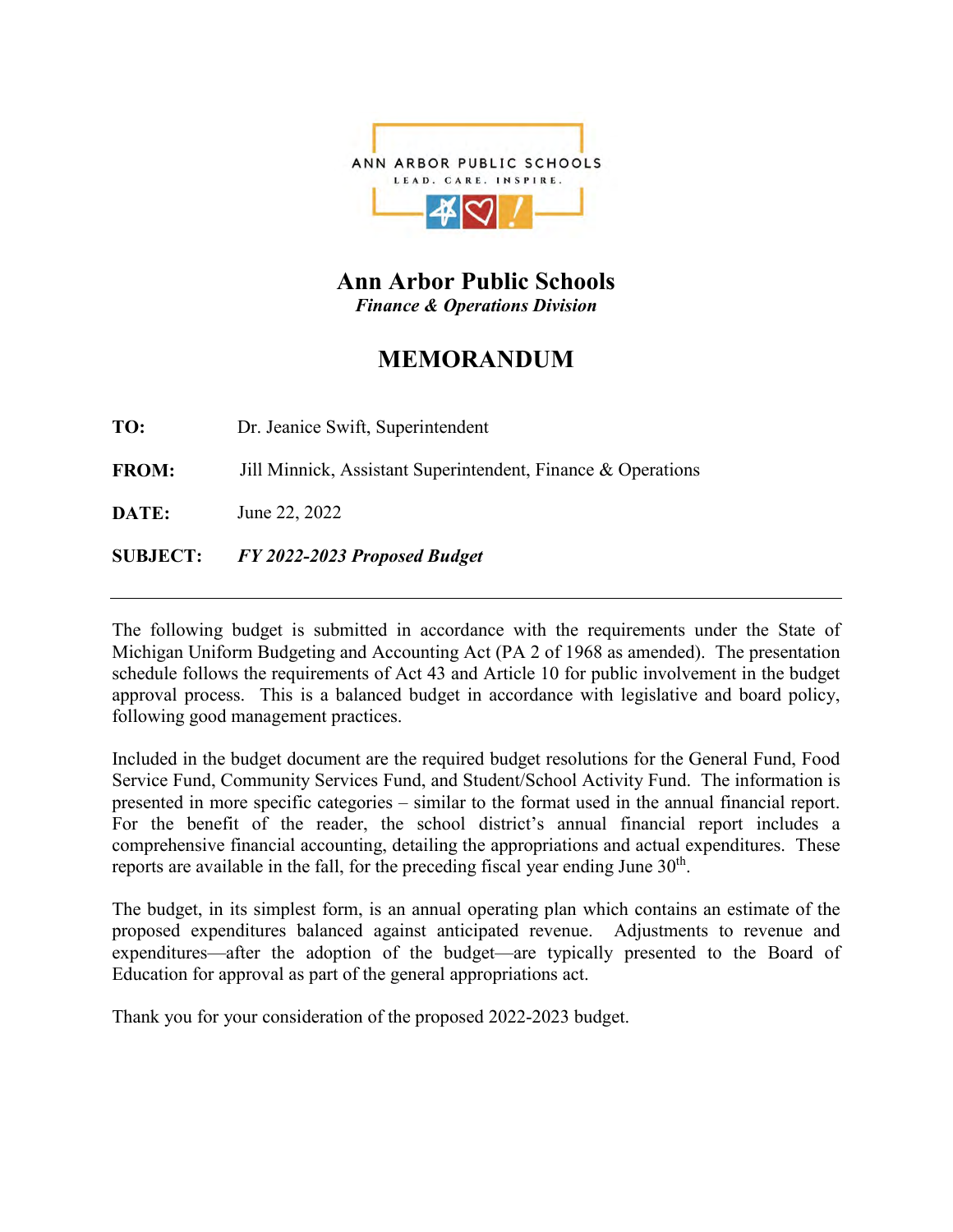

### **Table of Contents**

#### PAGE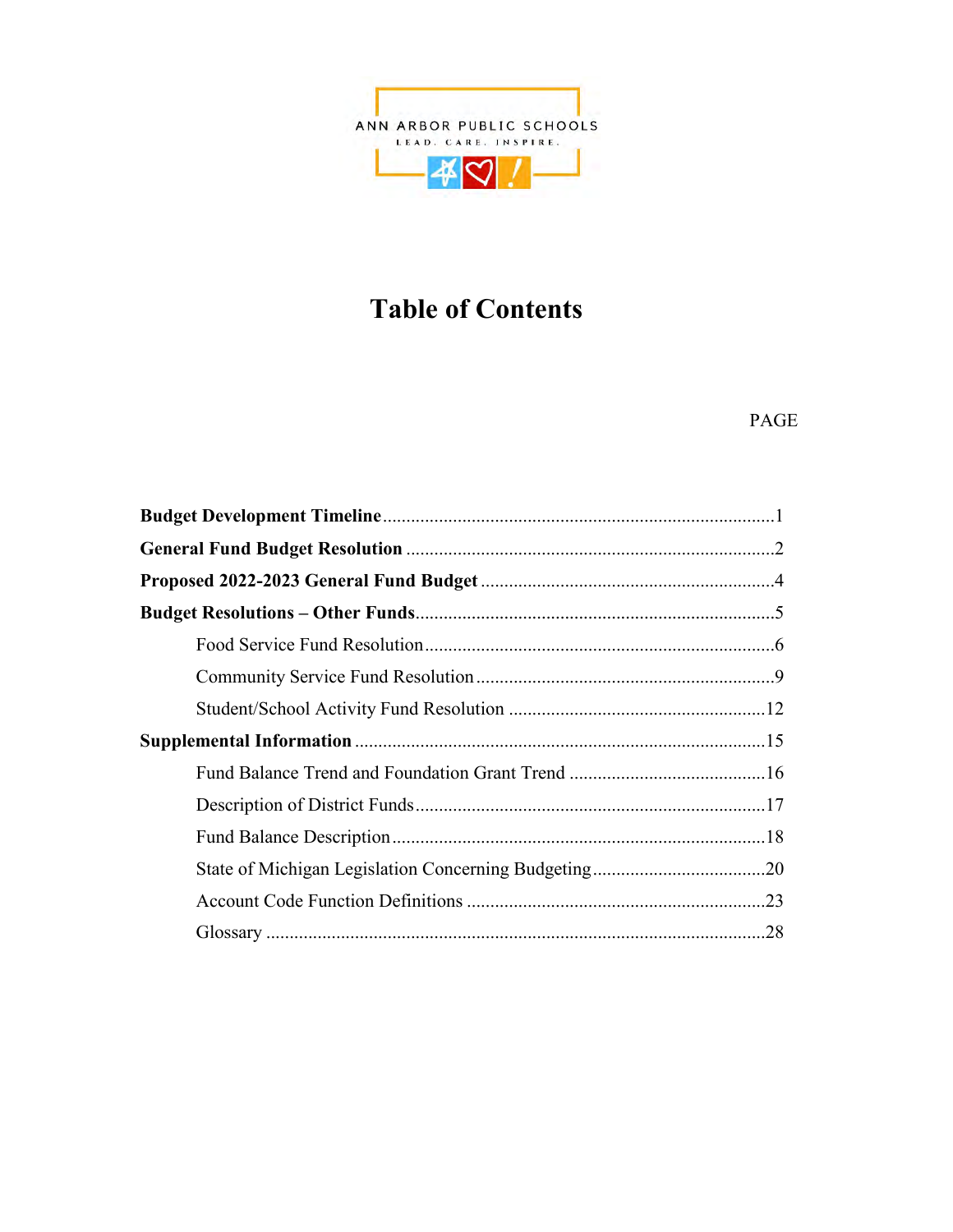

#### **Budget Development Timeline FY 2022-2023**

| - First Consensus Revenue Estimating Conference (CREC)                                                                                                                                                                        |                              |                   |
|-------------------------------------------------------------------------------------------------------------------------------------------------------------------------------------------------------------------------------|------------------------------|-------------------|
| - Release of Executive (Governor's) Proposed Budget                                                                                                                                                                           |                              | <b>February 9</b> |
| - Review Executive/Senate/House Budgets                                                                                                                                                                                       | <b>Board Regular Meeting</b> | May 18            |
| - Review Budget Projections w/Trustees                                                                                                                                                                                        | <b>Trustee 1:1 Meetings</b>  | Mid-May           |
| - Second Consensus Revenue Estimating Conference (CREC)                                                                                                                                                                       |                              | May 20            |
| - Approve Budget Public Hearing<br>Notice & Budget Update                                                                                                                                                                     | <b>Board Regular Meeting</b> | <b>May 25</b>     |
| - Publish Notice for a Public Hearing<br>at least 6 days prior to the date of hearing                                                                                                                                         |                              | by June 9         |
| - First Briefing on Proposed Budgets<br>FY 2021-22 Final Budget Amendment<br>FY 2022-23 Budget<br>Public Hearing on the FY 2022-23 Budget<br>Adoption of Millage Resolution (Compliance w/Truth in Budgeting Act)             | <b>Board Regular Meeting</b> | June 15           |
| - Second Briefing on Proposed Budgets<br>FY 2021-22 Final Budget Amendment<br>FY 2022-23 Budget<br>Public Hearing on the FY 2022-23 Budget<br>Adoption of Budgets - General Appropriations Act - by June 30th Required by Law | <b>Board Regular Meeting</b> | June 22           |
| - Regularly Scheduled Board Meeting<br>(If needed for additional briefing)                                                                                                                                                    | <b>Board Regular Meeting</b> | June 29           |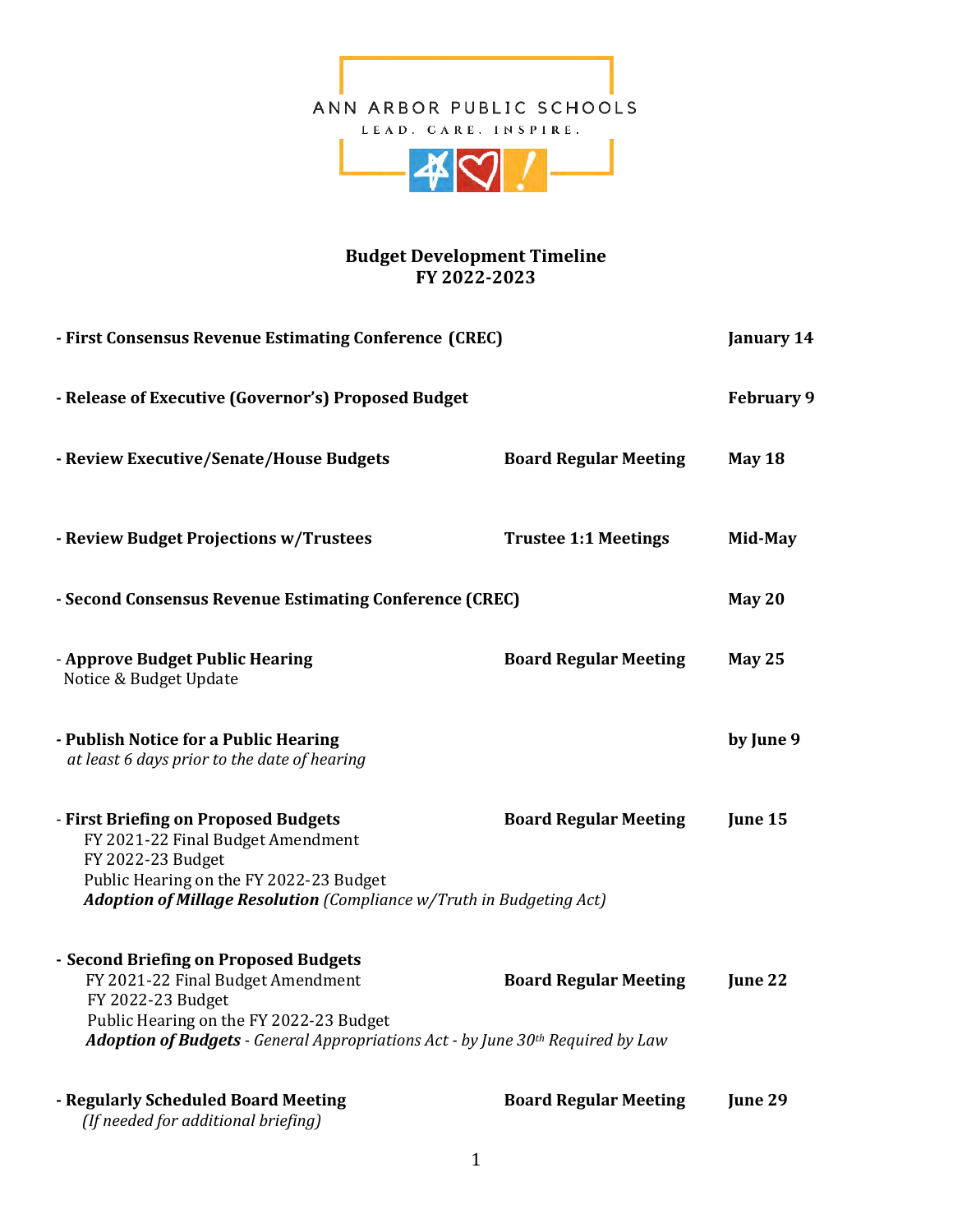#### **General Fund Resolution Resolution for Adoption by the Board of Education Public Schools of the City of Ann Arbor 2022-2023 General Fund Budget, Adopted June 22, 2022**

**RESOLVED**, that this resolution shall be the General Appropriations of the General Fund for the Public Schools of the City of Ann Arbor for the fiscal year 2022-2023.

**A RESOLUTION** to make appropriations; to provide for the expenditure of the appropriations; and to provide for the disposition of all income received by the Public Schools of the City of Ann Arbor.

**BE IT FURTHER RESOLVED**, that the total revenues and unappropriated fund balance estimated to be available for appropriations in the **GENERAL FUND** of the Public Schools of the City of Ann Arbor for the fiscal year 2022-2023 is as follows:

| <b>REVENUE</b>                               |                 |
|----------------------------------------------|-----------------|
| Local Sources                                | 94,180,979<br>S |
| <b>State Sources</b>                         | 139,984,850     |
| <b>Federal Sources</b>                       | 8,966,475       |
| Interdistrict Sources                        | 35,592,846      |
| <b>TOTAL REVENUE</b>                         | \$278,725,150   |
| FUND BALANCE AS OF JULY 1, 2022 (Projected)  | 21,455,022      |
| <b>TOTAL AMOUNT AVAILABLE TO APPROPRIATE</b> | \$300,180,172   |

**BE IT FURTHER RESOLVED**, that \$282,418,909 of the total available to appropriate in the **GENERAL FUND** is hereby appropriated in the amounts and for the purposes set forth below:

| <b>EXPENDITURES and TRANSFERS</b>           |                  |
|---------------------------------------------|------------------|
| <b>Basic Programs</b>                       | \$131,121,167    |
| <b>Added Needs</b>                          | 37,065,907       |
| Adult & Continuing Education                | 279,837          |
| <b>Pupil Support Services</b>               | 36,538,138       |
| <b>Instructional Staff Services Support</b> | 14,286,809       |
| <b>General Administration</b>               | 3,852,879        |
| School Administration                       | 16,576,322       |
| <b>Business Services</b>                    | 3,283,300        |
| Operations & Maintenance                    | 18,902,177       |
| Transportation                              | 7,522,315        |
| <b>Central Support Services</b>             | 8,051,142        |
| Athletics                                   | 3,589,991        |
| <b>Community Services</b>                   | 1,348,925        |
| TOTAL EXPENDITURES and TRANSFERS            | \$282,418,909    |
| <b>FUND BALANCE</b>                         |                  |
| FUND BALANCE AT JUNE 30, 2023 (Projected)   | \$<br>17,761,263 |
| <b>TOTAL APPROPRIATED</b>                   | \$300,180,172    |
|                                             |                  |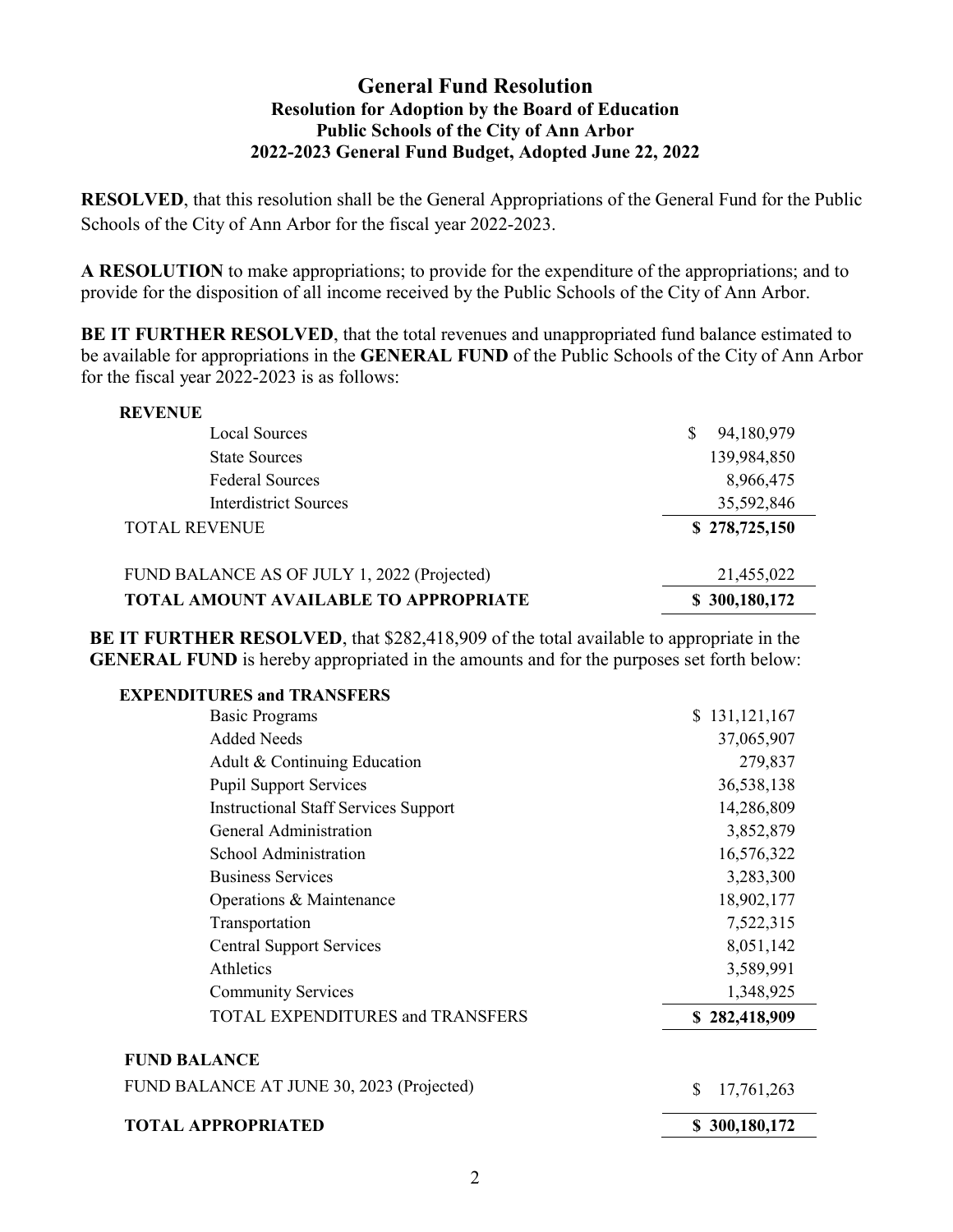*Note:* The total taxable base generated for operational purposes by an ad valorem property tax is \$11,010,421,641. The tax is comprised of Primary Residential tax and Non Homestead tax. The Primary Residential tax will pay 2.6423 hold harmless mills and is expected to generate \$16,838,519. The Non-Homestead Property and Commercial Personal Property taxed at 8.6423 mills will generate \$2,645,691. The remaining Non Primary Real and Personal Property taxed at 18.0000 mills for Non-Homestead Property for the Public Schools of the City of Ann Arbor will generate \$75,545,446. The estimated revenues earned from the combined property tax revenue will be \$95,103,176.

**BE IT FURTHER RESOLVED,** that no Board of Education member or employee of the school district shall expend any funds or obligate the expenditure of any funds except pursuant to appropriations made by the Board of Education and in keeping with the budgetary policy statement hitherto adopted by the Board. Changes in the amount appropriated by the Board shall require approval by the Board.

**BE IT FURTHER RESOLVED**, that, for purposes of meeting the needs of the school district, the Superintendent or his/her designee is permitted to implement adjustments and/or transfers within line items of the budget adopted by the Board subject to later authorization of the Board of Education. When the Superintendent and Assistant Superintendent of Finance and Operations make a transfer of appropriations as permitted by this resolution, all such adjustments and/or transfers which alter the budget at the function level shall be reported on a regular basis to the Board at a scheduled meeting. Authorization for such adjustments and/or transfers shall be included in the Budget Amendments of the General Appropriations Act, as needed.

**BE IT FURTHER RESOLVED,** that the Superintendent and the Assistant Superintendent of Finance and Operations are hereby charged with general supervision of the execution of the Budget adopted by the Board and shall hold the department heads responsible for performance of their responsibilities within the amounts appropriated by the Board of Education and in keeping with the budgetary policy statement hitherto adopted by the Board.

#### **This appropriation resolution is to take effect July 1, 2022.**

On the motion of Trustee and seconded by Trustee the above

Resolution was presented to the Board of Education.

AYES: NAYS: ABSENT:

#### **RESOLUTION DECLARED:**

I, the undersigned, Secretary of the Board of Education of the Public Schools of the City of Ann Arbor, do certify that the foregoing is a conforming copy of the Resolution adopted by the said Board of Education at a regular meeting on June 22, 2022, Ann Arbor, Michigan.

Board of Education Secretary

**DATE: CITY OF ANN ARBOR COUNTY OF WASHTENAW STATE OF MICHIGAN**

**NOTARY**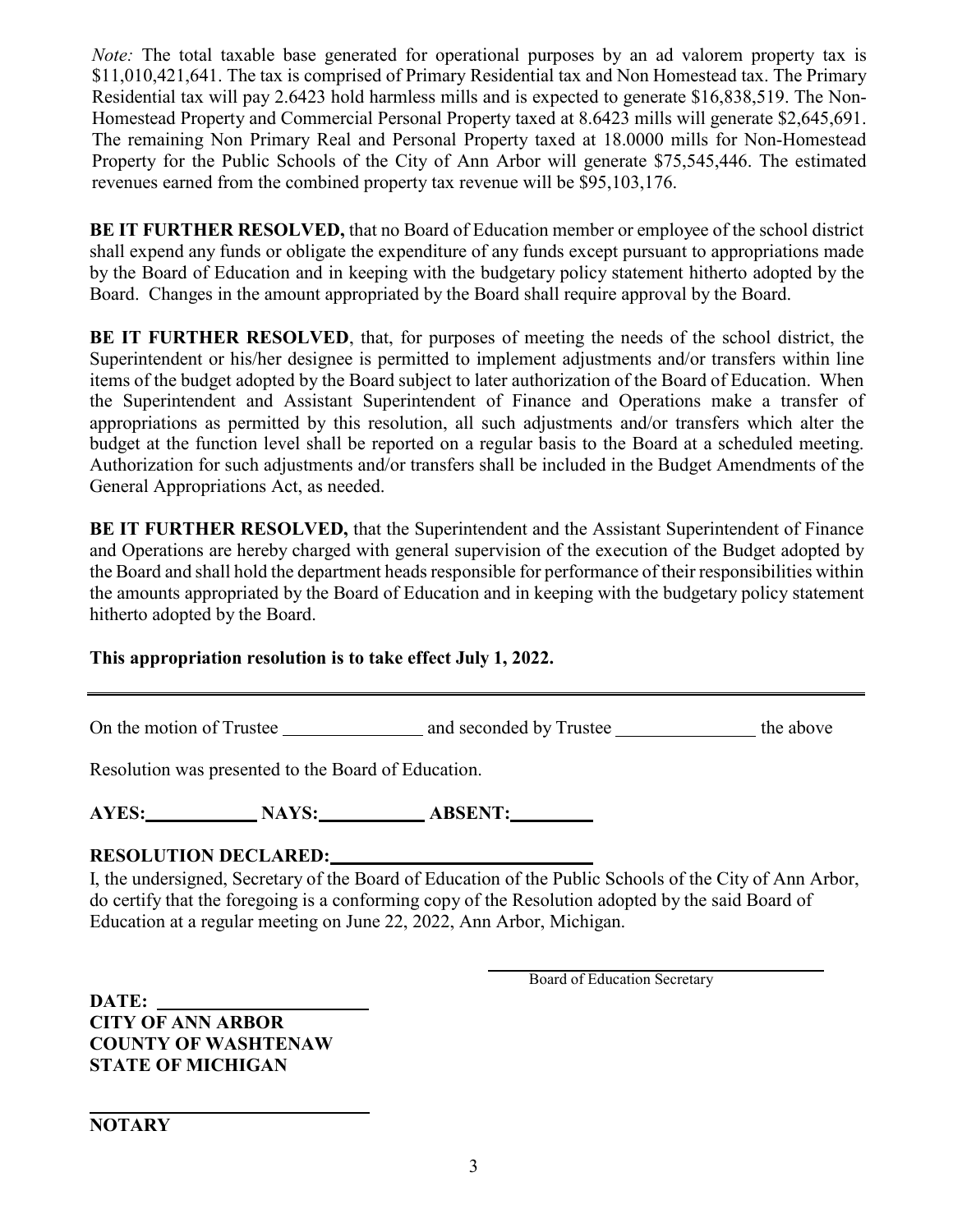### **Ann Arbor Public Schools 2022-2023 Proposed Original General Fund Budget**

| ANN ARBOR PUBLIC SCHOOLS<br>LEAD. CARE. INSPIRE.                                                                                                                   | 2020-2021<br><b>Audited</b><br>June 30, 2021            |                           | 2021-2022<br><b>Proposed</b><br><b>Amended</b><br><b>Budget</b><br>June 22, 2022 |                           | 2022-2023<br><b>Proposed</b><br>Original<br><b>Budget</b><br>June 22, 2022 |
|--------------------------------------------------------------------------------------------------------------------------------------------------------------------|---------------------------------------------------------|---------------------------|----------------------------------------------------------------------------------|---------------------------|----------------------------------------------------------------------------|
| <b>Revenue</b>                                                                                                                                                     |                                                         |                           |                                                                                  |                           |                                                                            |
| Local sources                                                                                                                                                      | \$<br>96,091,929                                        | \$                        | 94,180,979                                                                       | \$                        | 94,180,979                                                                 |
| State sources                                                                                                                                                      | 126,489,573                                             |                           | 127,446,853                                                                      |                           | 139,984,850                                                                |
| Federal sources                                                                                                                                                    | 19,943,763                                              |                           | 36,021,948                                                                       |                           | 8,966,475                                                                  |
| Interdistrict sources                                                                                                                                              | 32,464,405                                              |                           | 35,592,846                                                                       |                           | 35,592,846                                                                 |
| <b>Total Revenue</b>                                                                                                                                               | \$<br>274,989,670                                       | \$                        | 293,242,626                                                                      | \$                        | 278,725,150                                                                |
| <b>Expenditures</b>                                                                                                                                                |                                                         |                           |                                                                                  |                           |                                                                            |
| <b>Instructional Services</b>                                                                                                                                      |                                                         |                           |                                                                                  |                           |                                                                            |
| Basic Programs (111x)                                                                                                                                              | \$<br>124,040,279                                       | \$                        | 135,695,868                                                                      | \$                        | 131, 121, 167                                                              |
| Added Needs (112x)                                                                                                                                                 | 36,418,747                                              |                           | 39,203,397                                                                       |                           | 37,065,907                                                                 |
| Adult & Continuing Education (113x)                                                                                                                                | 259,203                                                 |                           | 335,842                                                                          |                           | 279,837                                                                    |
| <b>Total Instruction Services</b>                                                                                                                                  | \$<br>160,718,229                                       | \$                        | 175,235,107                                                                      | $\mathbb{S}$              | 168,466,911                                                                |
| <b>Instructional Support Services</b>                                                                                                                              |                                                         |                           |                                                                                  |                           |                                                                            |
| Pupil $(121x)$                                                                                                                                                     | \$<br>33,255,906                                        | \$                        | 36,831,266                                                                       | \$                        | 36,538,138                                                                 |
| Instructional Staff (122x)                                                                                                                                         | 19,482,309                                              |                           | 15,386,677                                                                       |                           | 14,286,809                                                                 |
| School Administration (124x)                                                                                                                                       | 15,726,956                                              |                           | 17,463,785                                                                       |                           | 16,576,322                                                                 |
| Athletics (129x)                                                                                                                                                   | 2,939,806                                               |                           | 3,571,222                                                                        |                           | 3,589,991                                                                  |
| <b>Total Instructional Support Services</b>                                                                                                                        | \$<br>71,404,977                                        | $\mathbb{S}$              | 73,252,950                                                                       | $\overline{\mathcal{S}}$  | 70,991,260                                                                 |
| <b>Non-Instructional Support Services</b><br>General Administration (123x)<br>Business Services (125x)<br>Operations & Maintenance (126x)<br>Transportation (127x) | \$<br>2,574,340<br>2,654,299<br>19,621,596<br>7,757,207 | \$                        | 4,039,180<br>3,268,758<br>21,135,286<br>7,469,500                                | \$                        | 3,852,879<br>3,283,300<br>18,902,177<br>7,522,315                          |
| Central (128x)                                                                                                                                                     | 6,614,489                                               |                           | 8,217,600                                                                        |                           | 8,051,142                                                                  |
| <b>Total Non-Instructional Support Services</b>                                                                                                                    | \$<br>39,221,931                                        | $\boldsymbol{\mathsf{S}}$ | 44,130,324                                                                       | $\boldsymbol{\mathsf{S}}$ | 41,611,813                                                                 |
| <b>Community Activities</b><br><b>Other Financing Uses</b>                                                                                                         | \$<br>1,142,739<br>4,563                                |                           | \$1,395,715                                                                      | \$                        | 1,348,925                                                                  |
| <b>Total Expenditures</b>                                                                                                                                          | \$<br>272,492,439                                       | \$                        | 294,014,096                                                                      | \$                        | 282,418,909                                                                |
| <b>Revenue Over (Under) Expenditures</b>                                                                                                                           | \$<br>2,497,231                                         | \$                        | (771, 470)                                                                       | \$                        | (3,693,759)                                                                |
| Fund Balance - Beginning of Year, Audited                                                                                                                          | \$<br>19,729,261                                        | \$                        | 22,226,492                                                                       |                           |                                                                            |
| Fund Balance - Beginning of Year, Projected                                                                                                                        |                                                         |                           |                                                                                  | \$                        | 21,455,022                                                                 |
| Fund Balance - End of Year, Audited<br><b>Fund Balance - End of Year, Projected</b>                                                                                | \$<br>22,226,492                                        | \$                        | 21,455,022                                                                       | \$                        | 17,761,263                                                                 |
| Fund Balance as a Percent of Revenues<br>Fund Balance as a Percent of Expenditures                                                                                 | 8.08%<br>8.16%                                          |                           | 7.32%<br>7.30%                                                                   |                           | 6.37%<br>6.29%                                                             |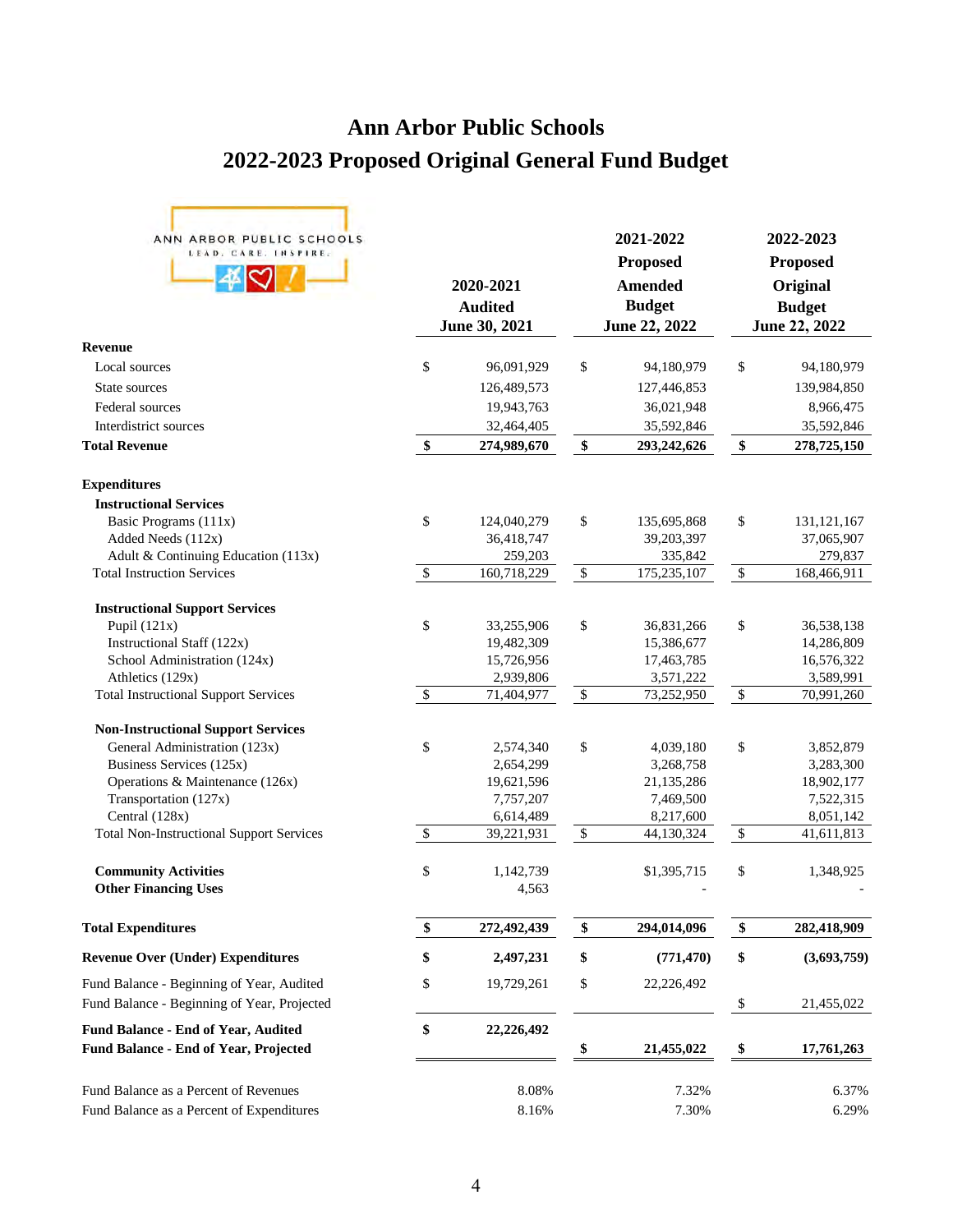

### **Budget Resolutions (Other Funds)**

The Board of Education, in accordance with Public Act 2 of 1968 as amended, will make appropriations, shall approve the expenditure of the appropriations, and provide for the disposition of all income received by the departments of the district. In accordance with this Act, you will find 2022-2023 budget resolutions and budget details in this section for the Special Revenue Funds of the district.

| <b>FUND</b>                                              | <b>BUDGET</b>                    | <b>BUDGET</b><br><b>MANAGER</b> |  |  |
|----------------------------------------------------------|----------------------------------|---------------------------------|--|--|
| Food Service Fund<br><b>Community Services Fund</b>      | 4,780,363<br>S<br>3,843,870<br>S | Jill Minnick<br>Jenna Bacolor   |  |  |
| Student/School Activity Fund<br><b>Total Other Funds</b> | 615,525<br>S<br>9,239,758<br>S   | Jill Minnick                    |  |  |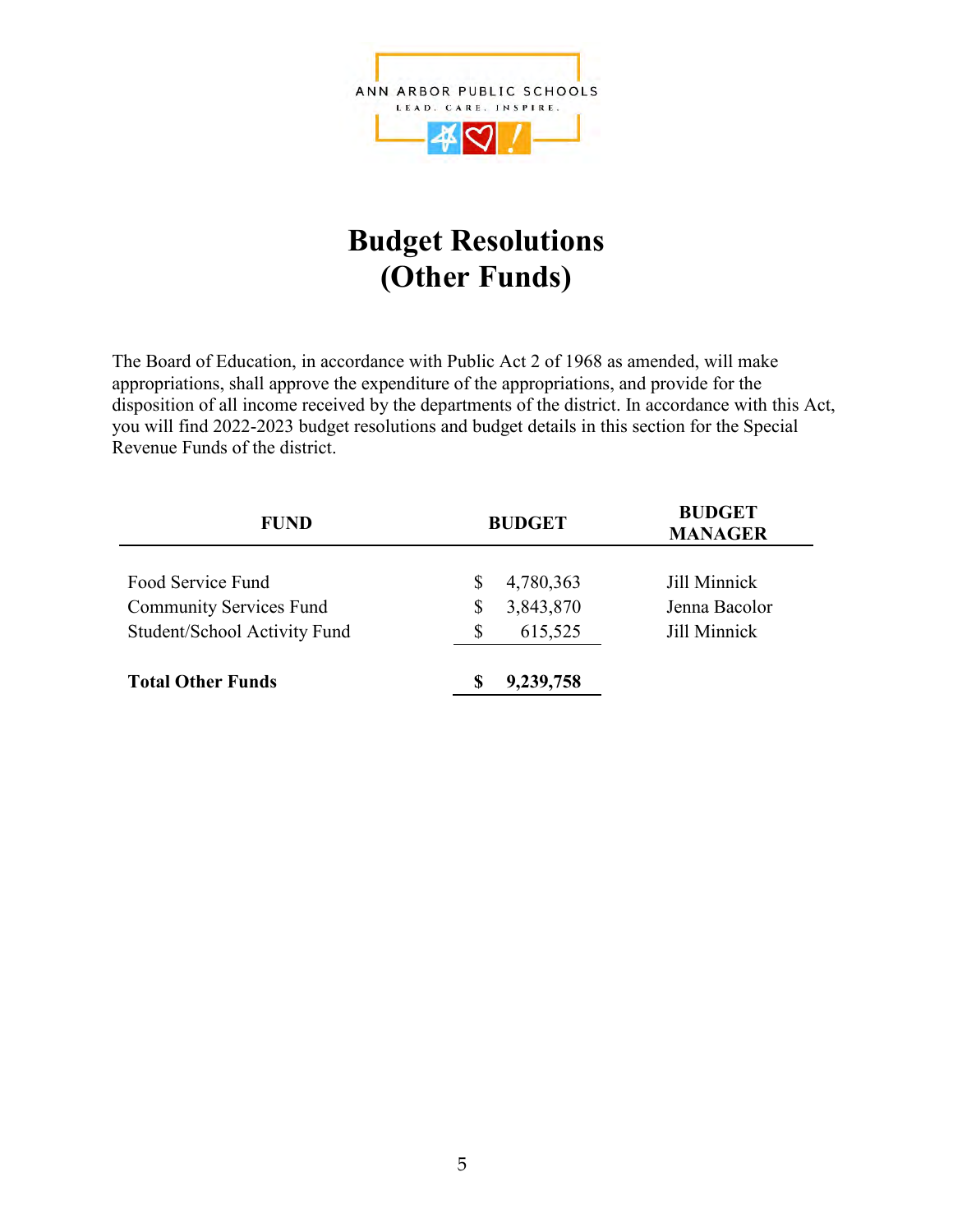#### **Food Service Fund Resolution Resolution for Adoption by the Board of Education Public Schools of the City of Ann Arbor 2022-2023 Food Service Fund Budget, Adopted June 22, 2022**

**RESOLVED**, that this resolution shall be the General Appropriations of the Food Service Fund for the Public Schools of the City of Ann Arbor for the fiscal year 2022-2023.

**A RESOLUTION** to make appropriations; to provide for the expenditure of the appropriations; and to provide for the disposition of all income received by the Public Schools of the City of Ann Arbor.

**BE IT FURTHER RESOLVED**, that the total revenues and unappropriated fund balance estimated to be available for appropriations in the **FOOD SERVICE FUND** of the Public Schools of the City of Ann Arbor for the fiscal year 2022-2023 is as follows:

#### **REVENUE**

| Local Revenue                                |   | 1,789,655 |
|----------------------------------------------|---|-----------|
| <b>State Revenue</b>                         |   | 220,000   |
| <b>Federal Revenue</b>                       |   | 2,770,708 |
| Incoming Transfers & Other Transactions      |   |           |
| <b>TOTAL REVENUE AND INCOMING TRANSFERS</b>  | S | 4,780,363 |
| FUND BALANCE AS OF JULY 1, 2022 (Projected)  |   | 931,329   |
| <b>TOTAL AMOUNT AVAILABLE TO APPROPRIATE</b> |   | 5,711,692 |

**BE IT FURTHER RESOLVED**, that **\$4,780,363** of the total available to appropriate in the **FOOD SERVICE FUND** is hereby appropriated in the amounts and for the purposes set forth below:

#### **EXPENDITURES and TRANSFERS**

| Basic Programs, Instruction                 |    |           |
|---------------------------------------------|----|-----------|
| Added Needs, Instruction                    |    |           |
| Adult & Continuing Education                |    |           |
| Pupil Support                               |    |           |
| <b>Instructional Staff Services Support</b> |    |           |
| General Administration                      |    |           |
| School Administration                       |    |           |
| <b>Business Services</b>                    |    |           |
| Operations/Maintenance                      | \$ | 50,000    |
| Transportation                              |    |           |
| <b>Central Support Services</b>             |    |           |
| <b>Athletics and Activities</b>             |    | 4,730,363 |
| <b>Community Activities</b>                 |    |           |
| <b>Operating Transfers</b>                  |    |           |
| <b>TOTAL EXPENDITURES and TRANSFERS</b>     | S  | 4,780,363 |
| <b>FUND BALANCE</b>                         |    |           |
| FUND BALANCE AT JUNE 30, 2023 (Projected)   |    | 931,329   |
| <b>TOTAL APPROPRIATED</b>                   | S  | 5,711,692 |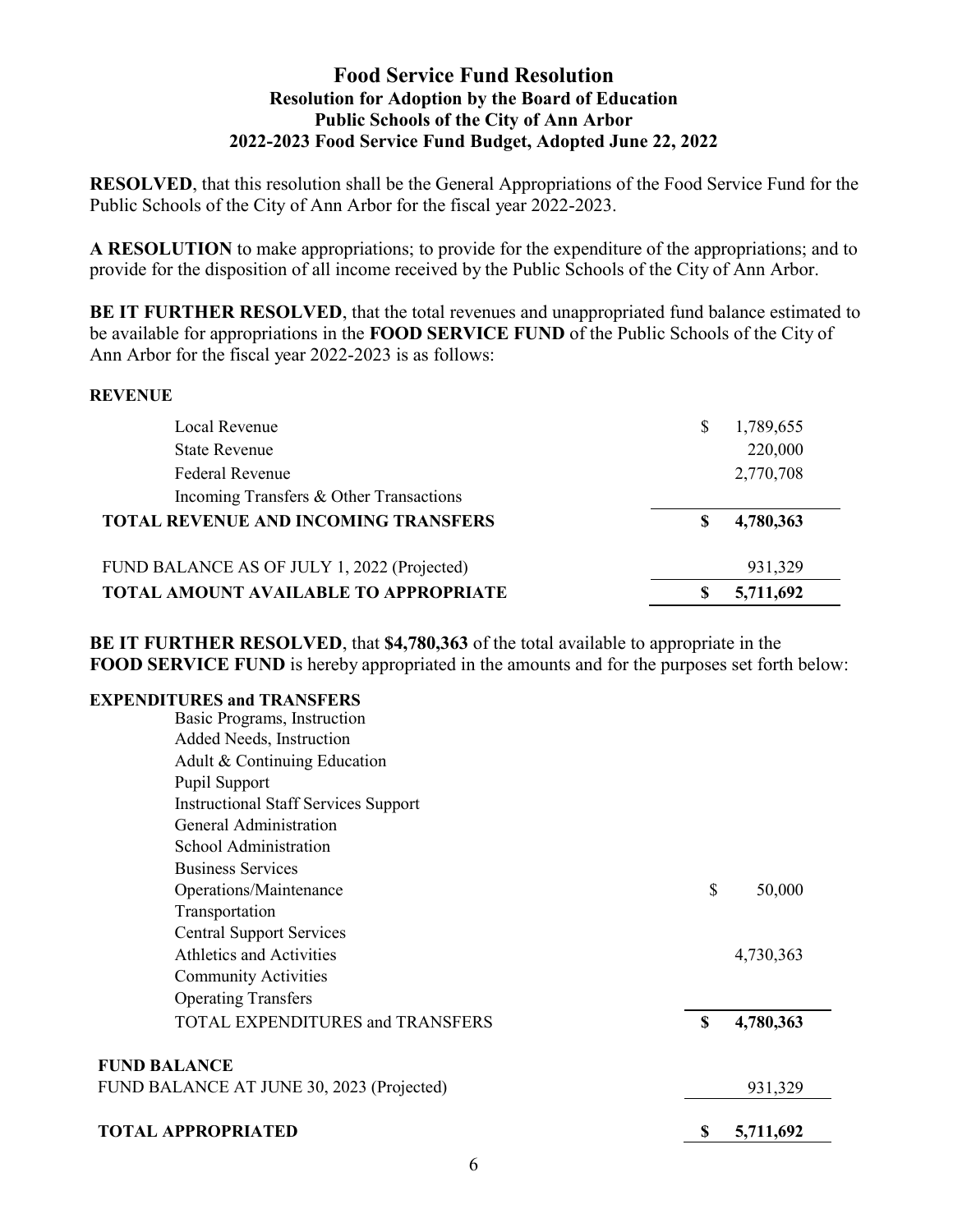**BE IT FURTHER RESOLVED,** that no Board of Education member or employee of the school district shall expend any funds or obligate the expenditure of any funds except pursuant to appropriations made by the Board of Education and in keeping with the budgetary policy statement hitherto adopted by the Board. Changes in the amount appropriated by the Board shall require approval by the Board.

**BE IT FURTHER RESOLVED**, that, for purposes of meeting the needs of the school district, the Superintendent or his/her designee is permitted to implement adjustments and/or transfers within line items of the budget adopted by the Board subject to later authorization of the Board of Education. When the Superintendent and the Assistant Superintendent of Finance and Operations make a transfer of appropriations as permitted by this resolution, all such adjustments and/or transfers which alter the budget at the function level shall be reported on a regular basis to the Board at a scheduled meeting. Authorization for such adjustments and/or transfers shall be included in the Budget Amendments of the General Appropriations Act, as needed.

**BE IT FURTHER RESOLVED,** that the Superintendent and the Assistant Superintendent of Finance and Operations are hereby charged with general supervision of the execution of the Budget adopted by the Board and shall hold the department heads responsible for performance of their responsibilities within the amounts appropriated by the Board of Education and in keeping with the budgetary policy statement hitherto adopted by the Board.

#### **This appropriation resolution is to take effect July 1, 2022.**

On the motion of Trustee and seconded by Trustee the above

Resolution was presented to the Board of Education.

**AYES: NAYS: ABSENT: ABSENT:** 

#### **RESOLUTION DECLARED:**

I, the undersigned, Secretary of the Board of Education of the Public Schools of the City of Ann Arbor, do certify that the foregoing is a conforming copy of the Resolution adopted by the said Board of Education at a regular meeting on June 22, 2022, Ann Arbor, Michigan.

Board of Education Secretary

**DATE: CITY OF ANN ARBOR COUNTY OF WASHTENAW STATE OF MICHIGAN**

**NOTARY**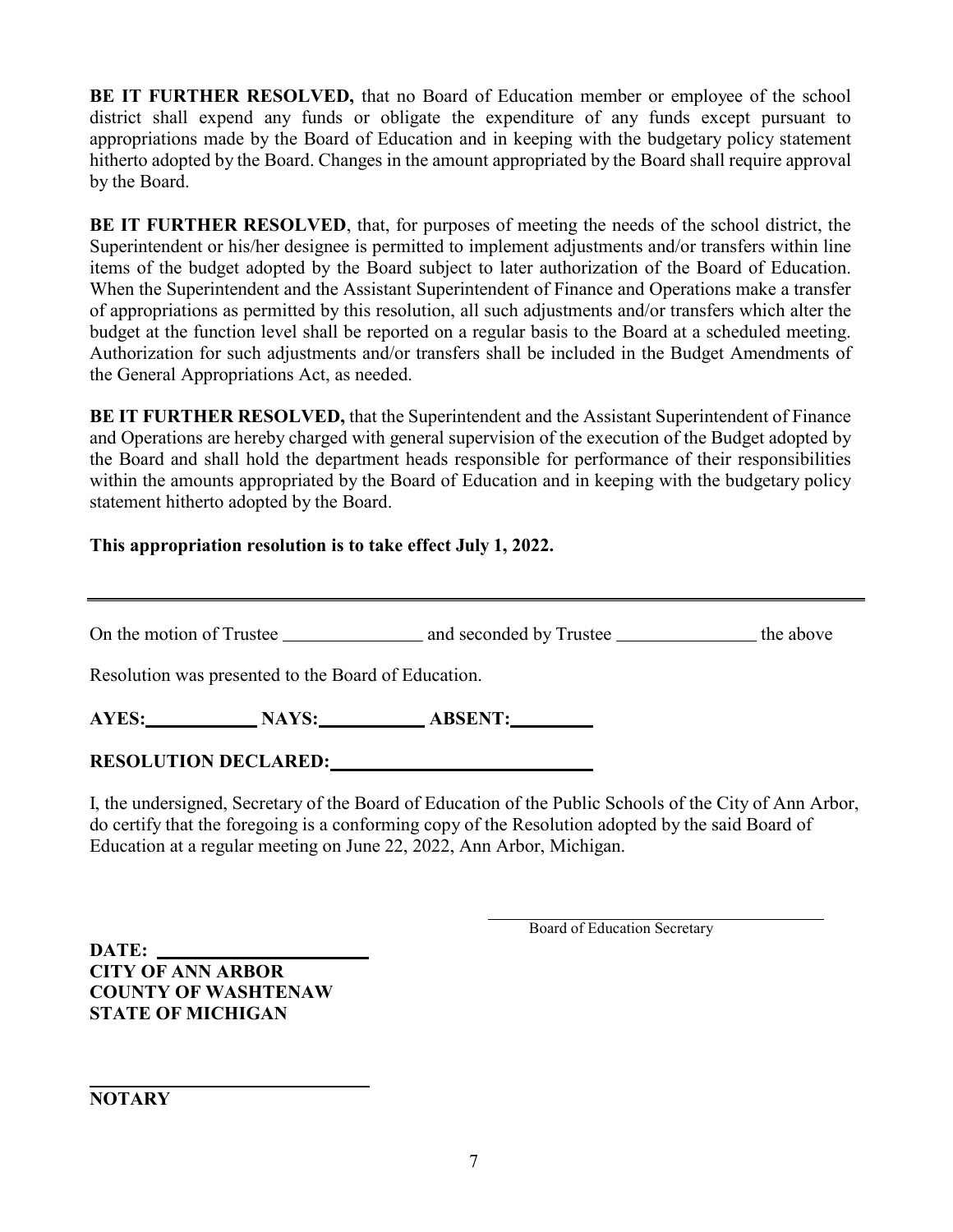### **Ann Arbor Public Schools 2022-2023 Proposed Original Food Service Fund Budget**

| $\blacksquare$<br>Exceptiona <sup>+</sup><br>ANN ARBOR PUBLIC SCHOOLS | 2020-2021<br><b>Audited</b><br>June 30, 2021 |                   | 2021-2022<br><b>Proposed</b><br><b>Amended</b><br><b>Budget</b><br>June 22, 2022 |                   | 2022-2023<br><b>Proposed</b><br>Original<br><b>Budget</b><br>June 22, 2022 |
|-----------------------------------------------------------------------|----------------------------------------------|-------------------|----------------------------------------------------------------------------------|-------------------|----------------------------------------------------------------------------|
| <b>Revenue</b>                                                        |                                              |                   |                                                                                  |                   |                                                                            |
| Local sources                                                         | \$<br>135,859                                | $\$$              | 81,200                                                                           | \$                | 1,789,655                                                                  |
| State sources                                                         | 260,140                                      |                   | 180,000                                                                          |                   | 220,000                                                                    |
| Federal sources                                                       | 3,526,367                                    |                   | 7,015,688                                                                        |                   | 2,770,708                                                                  |
| Interdistrict sources                                                 | 150,568                                      |                   |                                                                                  |                   |                                                                            |
| <b>Total Revenue</b>                                                  | \$<br>4,072,934                              | \$                | 7,276,888                                                                        | \$                | 4,780,363                                                                  |
| <b>Expenditures</b>                                                   |                                              |                   |                                                                                  |                   |                                                                            |
| <b>Support Services</b>                                               | \$<br>12,589.00                              | \$                | 258,000                                                                          | \$                | 50,000                                                                     |
| Food Services                                                         | 3,879,122                                    |                   | 6, 141, 778                                                                      |                   | 4,730,363                                                                  |
| Capital Outlay                                                        | 127,004                                      |                   |                                                                                  |                   |                                                                            |
| <b>Total Expenditures</b>                                             | \$<br>4,018,715                              | $\boldsymbol{\$}$ | 6,399,778                                                                        | $\boldsymbol{\$}$ | 4,780,363                                                                  |
| <b>Revenue Over (Under) Expenditures</b>                              | 54,219                                       |                   | 877,110                                                                          |                   |                                                                            |
| Fund Balance - Beginning of Year                                      |                                              |                   | 54,219                                                                           |                   |                                                                            |
| Fund Balance - Beginning of Year, Projected                           |                                              |                   |                                                                                  |                   | 931,329                                                                    |
| <b>Fund Balance - End of Year</b>                                     | \$<br>54,219                                 | \$                | 931,329                                                                          | \$                | 931,329                                                                    |
| <b>Fund Balance as a Percent of Revenue</b>                           | 1.33%                                        |                   | 12.80%                                                                           |                   | 19.48%                                                                     |
| <b>Fund Balance as a Percent of Expenditures</b>                      | $0.00\%$                                     |                   | 14.55%                                                                           |                   | 19.48%                                                                     |
|                                                                       |                                              |                   |                                                                                  |                   |                                                                            |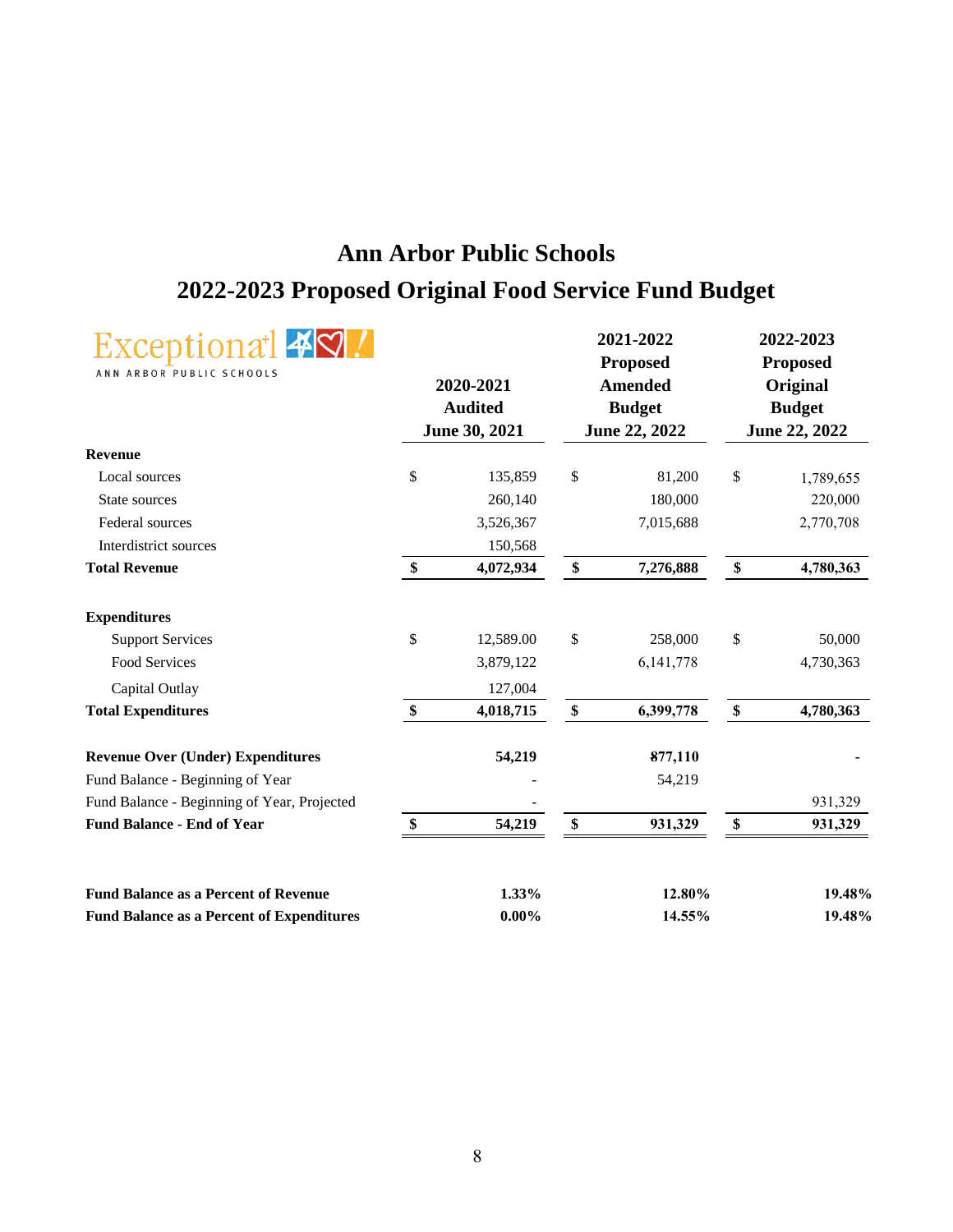#### **Community Service Fund Resolution Resolution for Adoption by the Board of Education Public Schools of the City of Ann Arbor 2022-2023 Community Service Fund Budget, Adopted June 22, 2022**

**RESOLVED**, that this resolution shall be the General Appropriations of the Community Service Fund for the Public Schools of the City of Ann Arbor for the fiscal year 2022-2023.

**A RESOLUTION** to make appropriations; to provide for the expenditure of the appropriations; and to provide for the disposition of all income received by the Public Schools of the City of Ann Arbor.

**BE IT FURTHER RESOLVED, that the total revenues and unappropriated fund balance estimated to** be available for appropriations in the **COMMUNITY SERVICE FUND** of the Public Schools of the City of Ann Arbor for the fiscal year 2022-2023 is as follows:

| Local Revenue                                | 3,843,870   |
|----------------------------------------------|-------------|
| <b>State Revenue</b>                         |             |
| Federal Revenue                              |             |
| Incoming Transfers & Other Transactions      |             |
| TOTAL REVENUE AND INCOMING TRANSFERS         | \$3,843,870 |
| FUND BALANCE AS OF JULY 1, 2022 (Projected)  | 840,900     |
| <b>TOTAL AMOUNT AVAILABLE TO APPROPRIATE</b> | 4,684,770   |

**BE IT FURTHER RESOLVED**, that **\$4,684,770** of the total available to appropriate in the **COMMUNITY SERVICE FUND** is hereby appropriated in the amounts and for the purposes set forth below:

#### **EXPENDITURES and TRANSFERS**

| Basic Programs, Instruction                 |                 |
|---------------------------------------------|-----------------|
| Added Needs, Instruction                    |                 |
| Adult & Continuing Education                |                 |
| Pupil Support                               |                 |
| <b>Instructional Staff Services Support</b> |                 |
| General Administration                      |                 |
| School Administration                       |                 |
| <b>Business Services</b>                    |                 |
| Operations/Maintenance                      |                 |
| Transportation                              |                 |
| <b>Central Support Services</b>             |                 |
| Athletics and Activities                    |                 |
| <b>Community Activities</b>                 | \$<br>3,843,870 |
| <b>Operating Transfers</b>                  |                 |
| <b>TOTAL EXPENDITURES and TRANSFERS</b>     | \$<br>3,843,870 |
| <b>FUND BALANCE</b>                         |                 |
| FUND BALANCE AT JUNE 30, 2023 (Projected)   | 840,900         |
|                                             |                 |

#### **TOTAL APPROPRIATED \$ 4,684,770**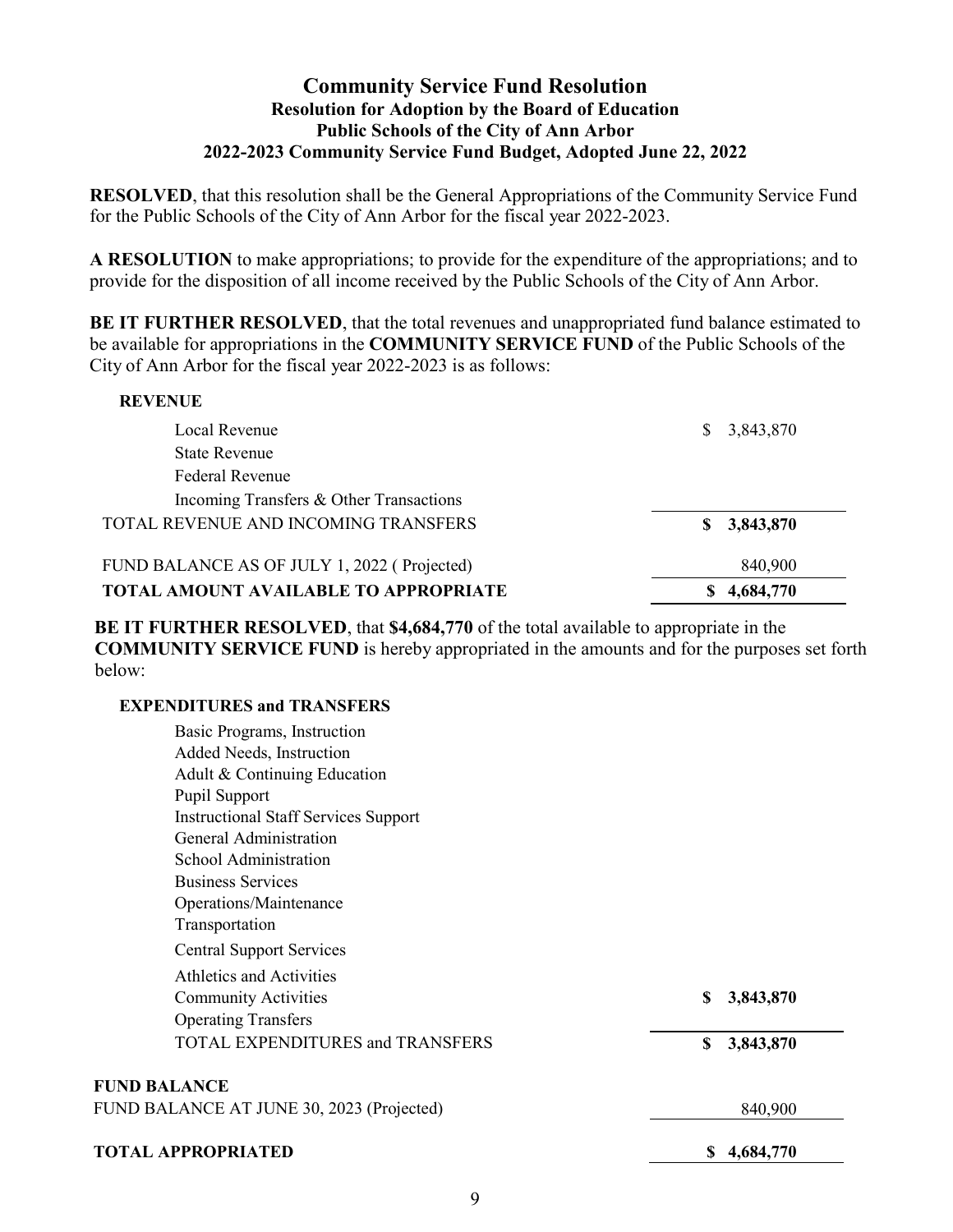**BE IT FURTHER RESOLVED,** that no Board of Education member or employee of the school district shall expend any funds or obligate the expenditure of any funds except pursuant to appropriations made by the Board of Education and in keeping with the budgetary policy statement hitherto adopted by the Board. Changes in the amount appropriated by the Board shall require approval by the Board.

**BE IT FURTHER RESOLVED,** that, for purposes of meeting the needs of the school district, the Superintendent or his/her designee is permitted to implement adjustments and/or transfers within line items of the budget adopted by the Board subject to later authorization of the Board of Education. When the Superintendent and the Assistant Superintendent of Finance and Operations make a transfer of appropriations as permitted by this resolution, all such adjustments and/or transfers which alter the budget at the function level shall be reported on a regular basis to the Board at a scheduled meeting. Authorization for such adjustments and/or transfers shall be included in the Budget Amendments of the General Appropriations Act, as needed.

**BE IT FURTHER RESOLVED,** that the Superintendent and the Assistant Superintendent of Finance and Operations are hereby charged with general supervision of the execution of the Budget adopted by the Board and shall hold the department heads responsible for performance of their responsibilities within the amounts appropriated by the Board of Education and in keeping with the budgetary policy statement hitherto adopted by the Board.

#### **This appropriation resolution is to take effect July 1, 2022.**

On the motion of Trustee and seconded by Trustee the above

Resolution was presented to the Board of Education.

AYES: **NAYS: ABSENT: ABSENT:** 

#### **RESOLUTION DECLARED:**

I, the undersigned, Secretary of the Board of Education of the Public Schools of the City of Ann Arbor, do certify that the foregoing is a conforming copy of the Resolution adopted by the said Board of Education at a regular meeting on June 22, 2022, Ann Arbor, Michigan.

Board of Education Secretary

**DATE: CITY OF ANN ARBOR COUNTY OF WASHTENAW STATE OF MICHIGAN**

**NOTARY**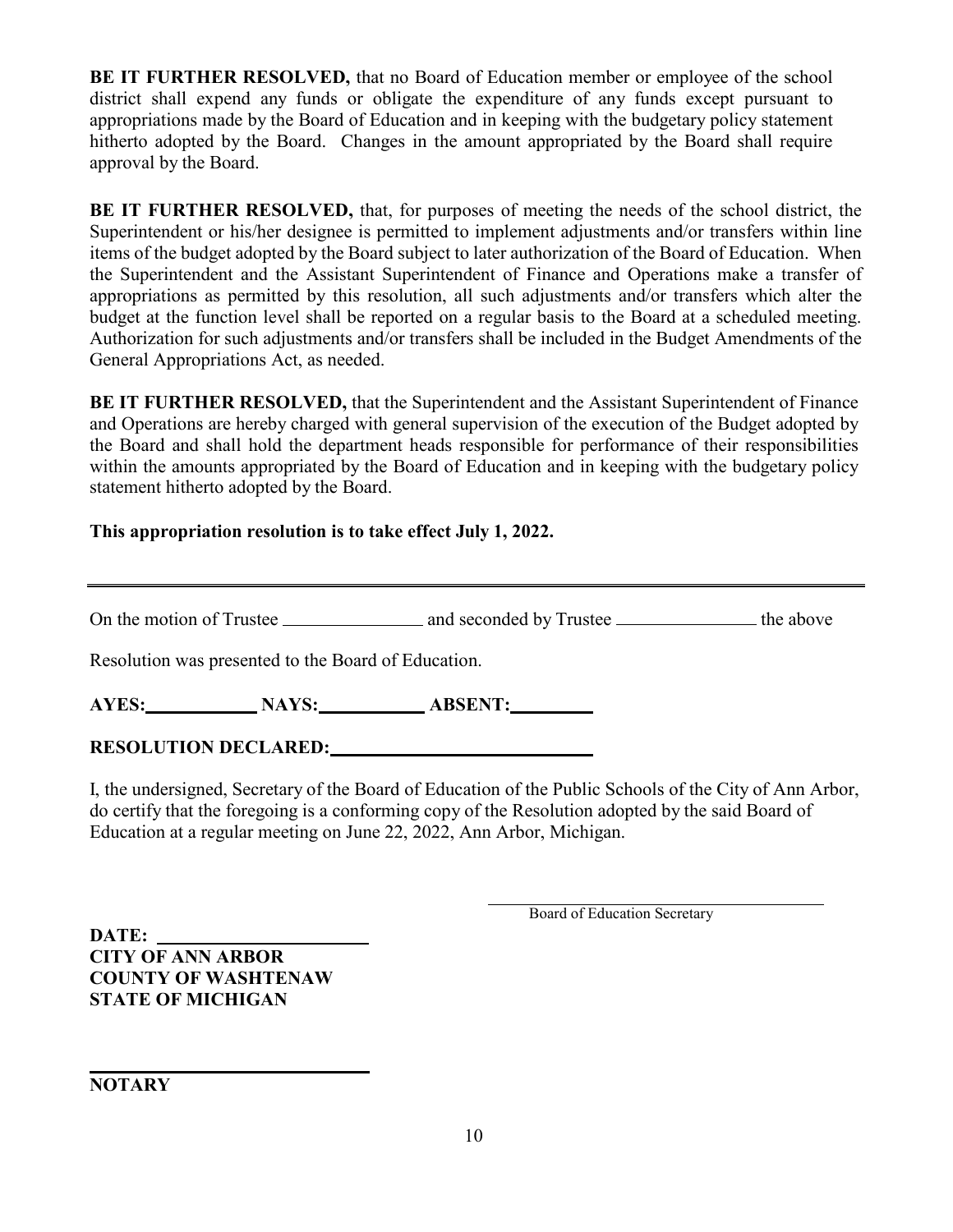### **Ann Arbor Public Schools 2022-2023 Proposed Original Community Service Fund Budget**

| xceptional 49<br>ANN ARBOR PUBLIC SCHOOLS<br>2020-2021<br><b>Audited</b> |             | 2021-2022<br><b>Proposed</b><br><b>Amended</b><br><b>Budget</b>    |           | 2022-2023<br><b>Proposed</b><br>Original<br><b>Budget</b><br>June 22, 2022    |           |
|--------------------------------------------------------------------------|-------------|--------------------------------------------------------------------|-----------|-------------------------------------------------------------------------------|-----------|
|                                                                          |             |                                                                    |           |                                                                               |           |
|                                                                          |             |                                                                    |           |                                                                               | 3,843,870 |
|                                                                          |             |                                                                    |           |                                                                               |           |
|                                                                          |             |                                                                    |           |                                                                               |           |
| \$                                                                       | 1,672,517   | $\mathbb S$                                                        | 3,915,496 | $\pmb{\mathbb{S}}$                                                            | 3,843,870 |
|                                                                          |             |                                                                    |           |                                                                               |           |
| \$                                                                       | 3,006,457   | \$                                                                 | 3,997,257 | \$                                                                            | 3,843,870 |
| $\pmb{\mathbb{S}}$                                                       | 3,006,457   | $\pmb{\mathbb{S}}$                                                 | 3,997,257 | $\pmb{\mathbb{S}}$                                                            | 3,843,870 |
|                                                                          | (1,333,940) |                                                                    | (81,761)  |                                                                               |           |
|                                                                          | 2,256,601   |                                                                    |           |                                                                               |           |
|                                                                          |             |                                                                    |           |                                                                               | 840,900   |
| $\boldsymbol{\mathsf{S}}$                                                | 922,661     | $\boldsymbol{\$}$                                                  | 840,900   | $\boldsymbol{\mathsf{S}}$                                                     | 840,900   |
|                                                                          |             |                                                                    |           |                                                                               | 21.88%    |
|                                                                          |             |                                                                    |           |                                                                               | 21.88%    |
|                                                                          | \$          | June 30, 2021<br>1,444,072<br>1,645<br>226,800<br>55.17%<br>30.69% | \$        | June 22, 2022<br>3,318,353<br>3,354<br>593,789<br>922,661<br>21.48%<br>21.04% | \$        |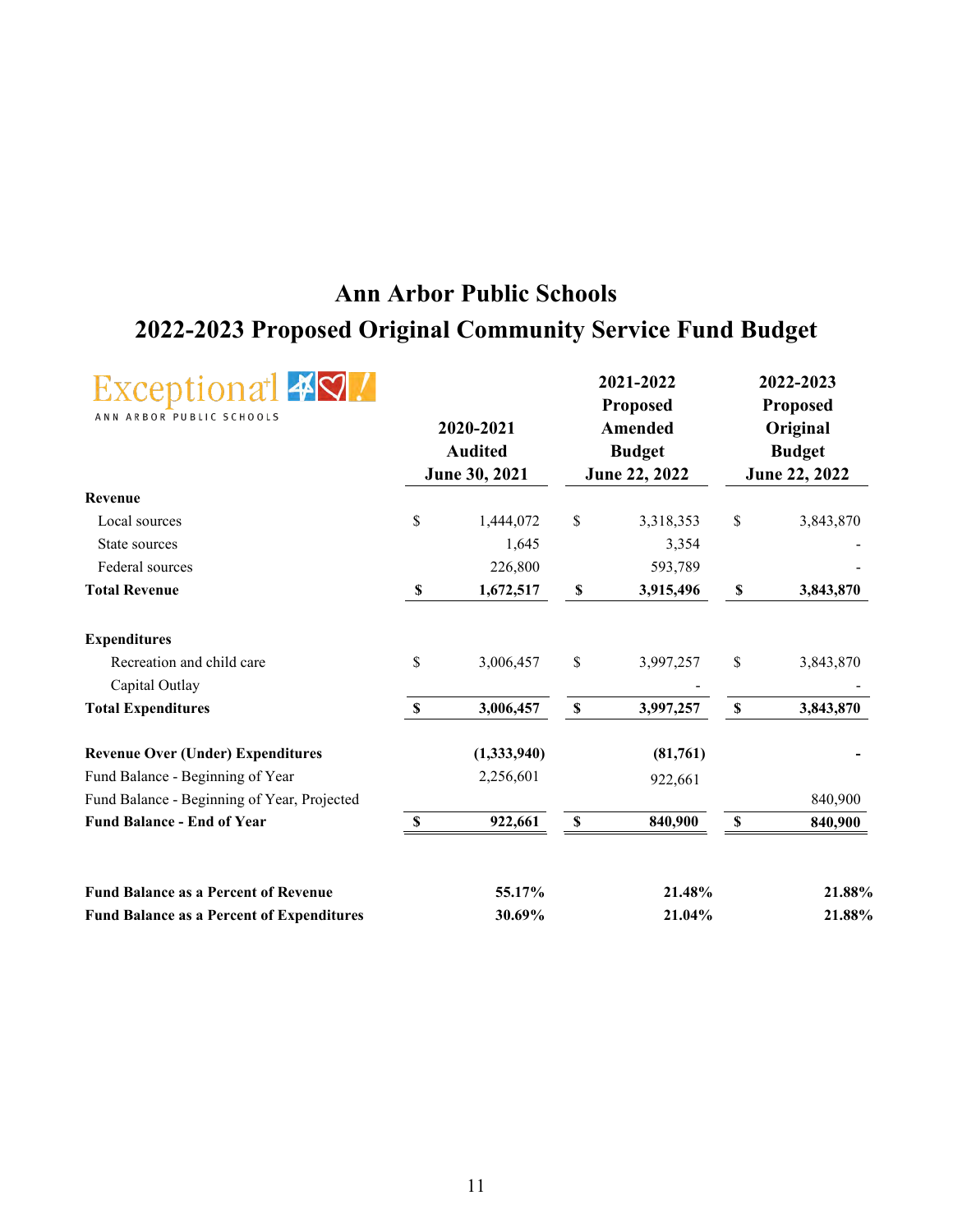#### **Student/School Activity Fund Resolution Resolution for Adoption by the Board of Education Public Schools of the City of Ann Arbor 2022-2023 Student/School Activity Fund Budget, Adopted June 22, 2022**

**RESOLVED**, that this resolution shall be the General Appropriations of the Student/School Activity Fund for the Public Schools of the City of Ann Arbor for the fiscal year 2022-2023.

**A RESOLUTION** to make appropriations; to provide for the expenditure of the appropriations; and to provide for the disposition of all income received by the Public Schools of the City of Ann Arbor.

**BE IT FURTHER RESOLVED**, that the total revenues and unappropriated fund balance estimated to be available for appropriations in the **STUDENT/SCHOOL ACTIVITY FUND** of the Public Schools of the City of Ann Arbor for the fiscal year 2022-2023 is as follows:

#### **REVENUE**

| Local Revenue                                | S   | 615,525   |
|----------------------------------------------|-----|-----------|
| <b>State Revenue</b>                         |     |           |
| <b>Federal Revenue</b>                       |     |           |
| Incoming Transfers & Other Transactions      |     |           |
| TOTAL REVENUE AND INCOMING TRANSFERS         | \$. | 615,525   |
|                                              |     |           |
| FUND BALANCE AS OF JULY 1, 2022 (Projected)  |     | 1,015,208 |
| <b>TOTAL AMOUNT AVAILABLE TO APPROPRIATE</b> | S   | 1,630,733 |

**BE IT FURTHER RESOLVED**, that **\$615,525** of the total available to appropriate in the the **STUDENT/SCHOOL ACTIVITY FUND** is hereby appropriated in the amounts and for the purposes set forth below:

#### **EXPENDITURES and TRANSFERS**

| <b>TOTAL APPROPRIATED</b>                   | \$<br>1,630,733 |
|---------------------------------------------|-----------------|
| FUND BALANCE AT JUNE 30, 2023 (Projected)   | 1,015,208       |
| <b>FUND BALANCE</b>                         |                 |
| <b>TOTAL EXPENDITURES and TRANSFERS</b>     | \$<br>615,525   |
| <b>Operating Transfers</b>                  |                 |
| <b>Community Activities</b>                 |                 |
| Athletics and Activities                    | \$<br>615,525   |
| <b>Central Support Services</b>             |                 |
| Transportation                              |                 |
| Operations/Maintenance                      |                 |
| <b>Business Services</b>                    |                 |
| School Administration                       |                 |
| General Administration                      |                 |
| <b>Instructional Staff Services Support</b> |                 |
| Pupil Support                               |                 |
| Adult & Continuing Education                |                 |
| Added Needs, Instruction                    |                 |
| Basic Programs, Instruction                 |                 |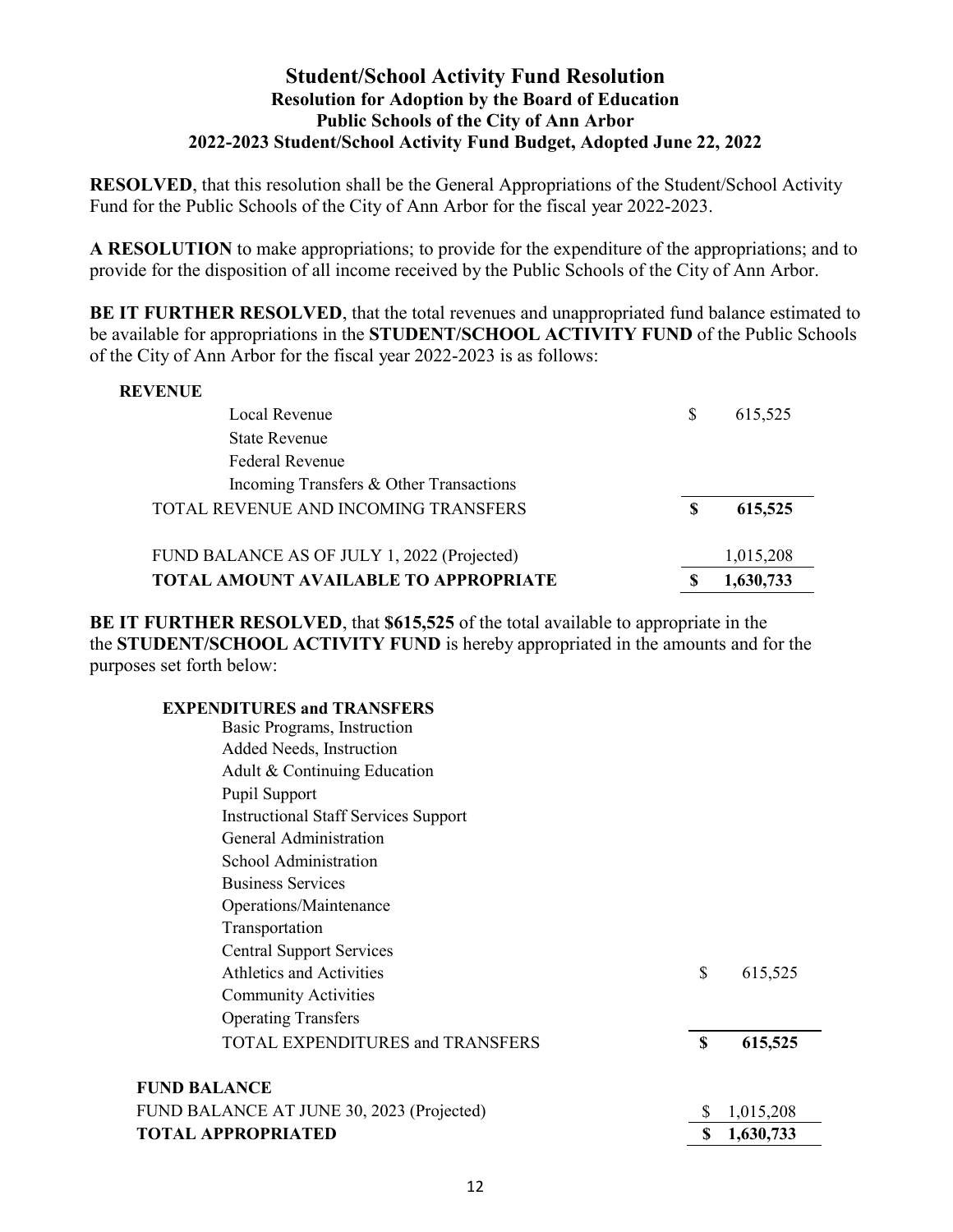**BE IT FURTHER RESOLVED,** that no Board of Education member or employee of the school district shall expend any funds or obligate the expenditure of any funds except pursuant to appropriations made by the Board of Education and in keeping with the budgetary policy statement hitherto adopted by the Board. Changes in the amount appropriated by the Board shall require approval by the Board.

**BE IT FURTHER RESOLVED**, that, for purposes of meeting the needs of the school district, the Superintendent or his/her designee is permitted to implement adjustments and/or transfers within line items of the budget adopted by the Board subject to later authorization of the Board of Education. When the Superintendent and the Assistant Superintendent of Finance and Operations make a transfer of appropriations as permitted by this resolution, all such adjustments and/or transfers which alter the budget at the function level shall be reported on a regular basis to the Board at a scheduled meeting. Authorization for such adjustments and/or transfers shall be included in the Budget Amendments of the General Appropriations Act, as needed.

**BE IT FURTHER RESOLVED,** that the Superintendent and the Assistant Superintendent of Finance and Operations are hereby charged with general supervision of the execution of the Budget adopted by the Board and shall hold the department heads responsible for performance of their responsibilities within the amounts appropriated by the Board of Education and in keeping with the budgetary policy statement hitherto adopted by the Board.

#### **This appropriation resolution is to take effect July 1, 2022.**

On the motion of Trustee and seconded by Trustee the above

Resolution was presented to the Board of Education.

AYES: NAYS: ABSENT:

#### **RESOLUTION DECLARED:**

I, the undersigned, Secretary of the Board of Education of the Public Schools of the City of Ann Arbor, do certify that the foregoing is a conforming copy of the Resolution adopted by the said Board of Education at a regular meeting on June 22, 2022, Ann Arbor, Michigan.

Board of Education Secretary

**DATE: CITY OF ANN ARBOR COUNTY OF WASHTENAW STATE OF MICHIGAN**

**NOTARY**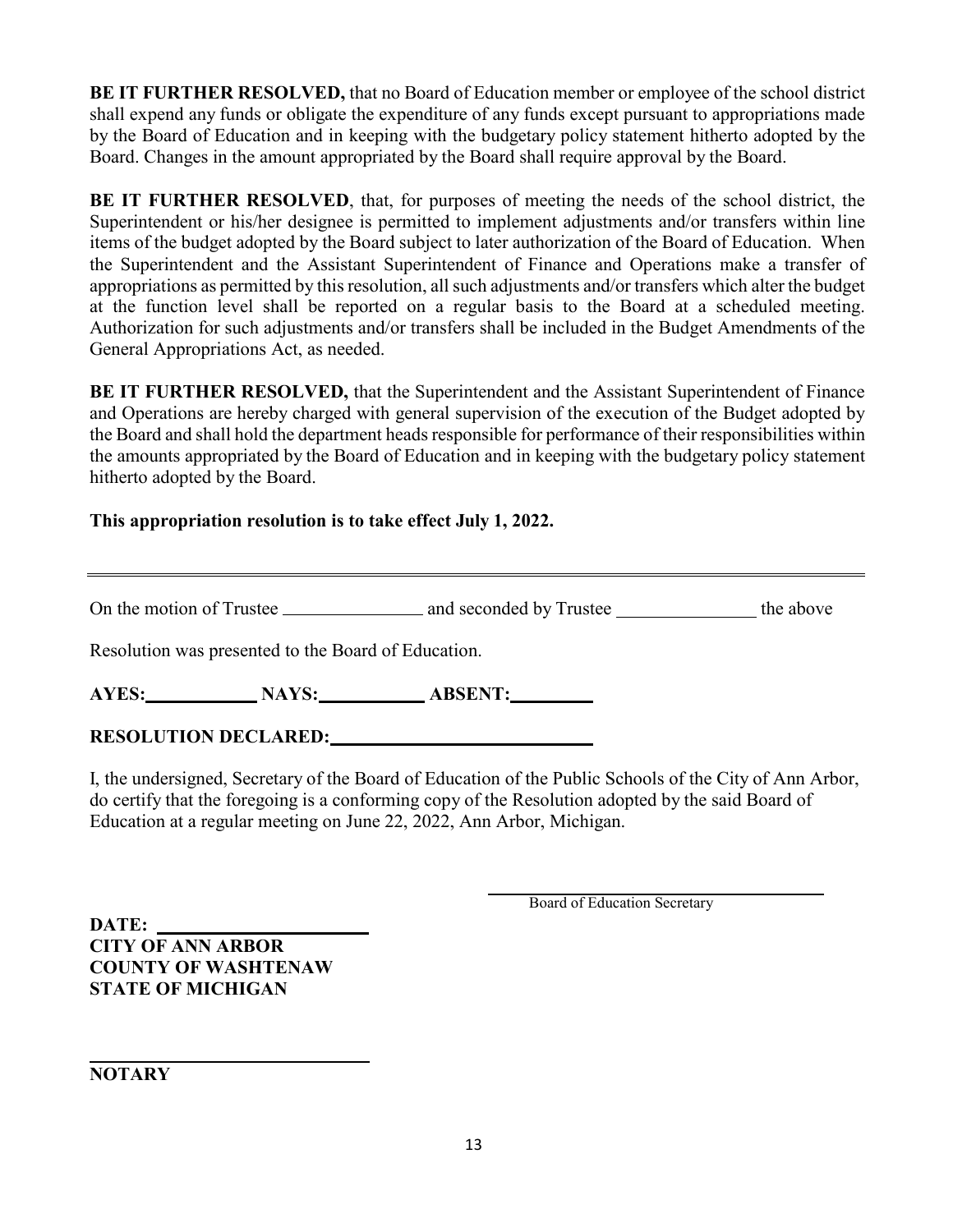### **Ann Arbor Public Schools 2022-2023 Proposed Original Student/School Activity Fund Budget**



|                                              |              |                             |                           | 2021-2022                |              | 2022-2023<br><b>Proposed</b> |  |
|----------------------------------------------|--------------|-----------------------------|---------------------------|--------------------------|--------------|------------------------------|--|
| ANN ARBOR PUBLIC SCHOOLS                     |              | 2020-2021<br><b>Audited</b> |                           | Amended<br><b>Budget</b> |              | Original<br><b>Budget</b>    |  |
|                                              |              | June 30, 2021               |                           | June 22, 2022            |              | June 22, 2022                |  |
| Revenue                                      |              |                             |                           |                          |              |                              |  |
| Local sources                                | \$           | 235,832                     | \$                        | 634,896                  | \$           | 615,525                      |  |
| State sources                                |              |                             |                           |                          |              |                              |  |
| Federal sources                              |              |                             |                           |                          |              |                              |  |
| <b>Total Revenue</b>                         | \$           | 235,832                     | $\boldsymbol{\mathsf{S}}$ | 634,896                  | $\mathbb S$  | 615,525                      |  |
| <b>Expenditures</b>                          |              |                             |                           |                          |              |                              |  |
| School/Student                               | \$           | 244,771                     | \$                        | 839,906                  | \$           | 615,525                      |  |
| Capital Outlay                               |              |                             |                           |                          |              |                              |  |
| <b>Total Expenditures</b>                    | $\mathbb{S}$ | 244,771                     | $\mathbb S$               | 839,906                  | $\mathbb{S}$ | 615,525                      |  |
| <b>Revenue Over (Under) Expenditures</b>     |              | (8,939)                     |                           | (205, 010)               |              |                              |  |
| Fund Balance - Beginning of Year, Audited    |              | 1,229,157                   |                           | 1,220,218                |              |                              |  |
| Fund Balance - Beginning of Year, Projected  |              |                             |                           |                          |              | 1,015,208                    |  |
| <b>Fund Balance - End of Year, Audited</b>   | $\mathbf S$  | 1,220,218                   |                           |                          |              |                              |  |
| <b>Fund Balance - End of Year, Projected</b> |              |                             | \$                        | 1,015,208                | \$           | 1,015,208                    |  |
| Fund Balance as a Percent of Revenue         |              | 517.41%                     |                           | 159.90%                  |              | 164.93%                      |  |
| Fund Balance as a Percent of Expenditures    |              | 498.51%                     |                           | 120.87%                  |              | 164.93%                      |  |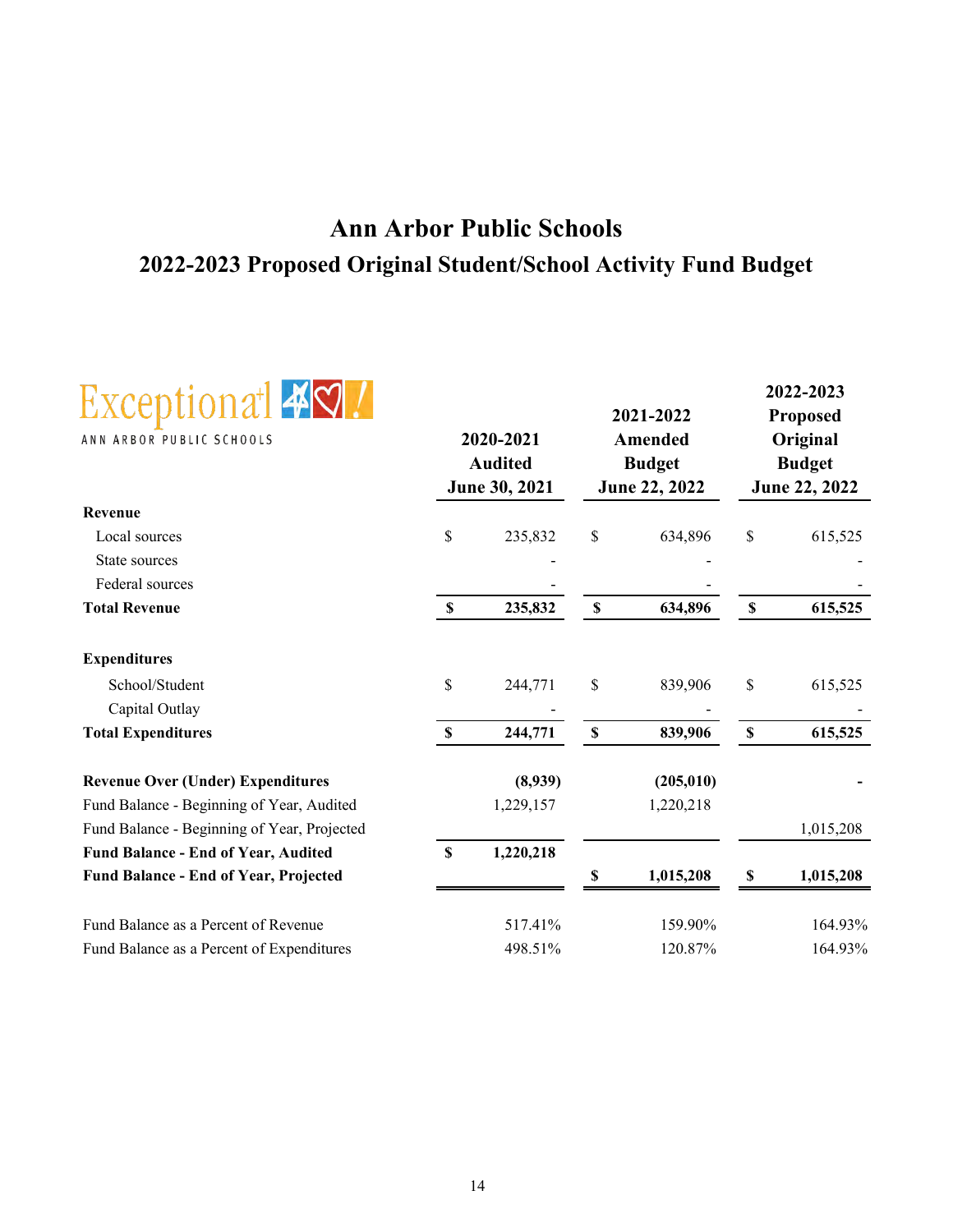

## **Supplemental Information**

- Fund Balance Trend
- Foundation Grant Trend
- Description of District Funds
- Fund Balance Description
- State of Michigan Legislation Concerning Budgeting
- Account Code Function Definitions
- Glossary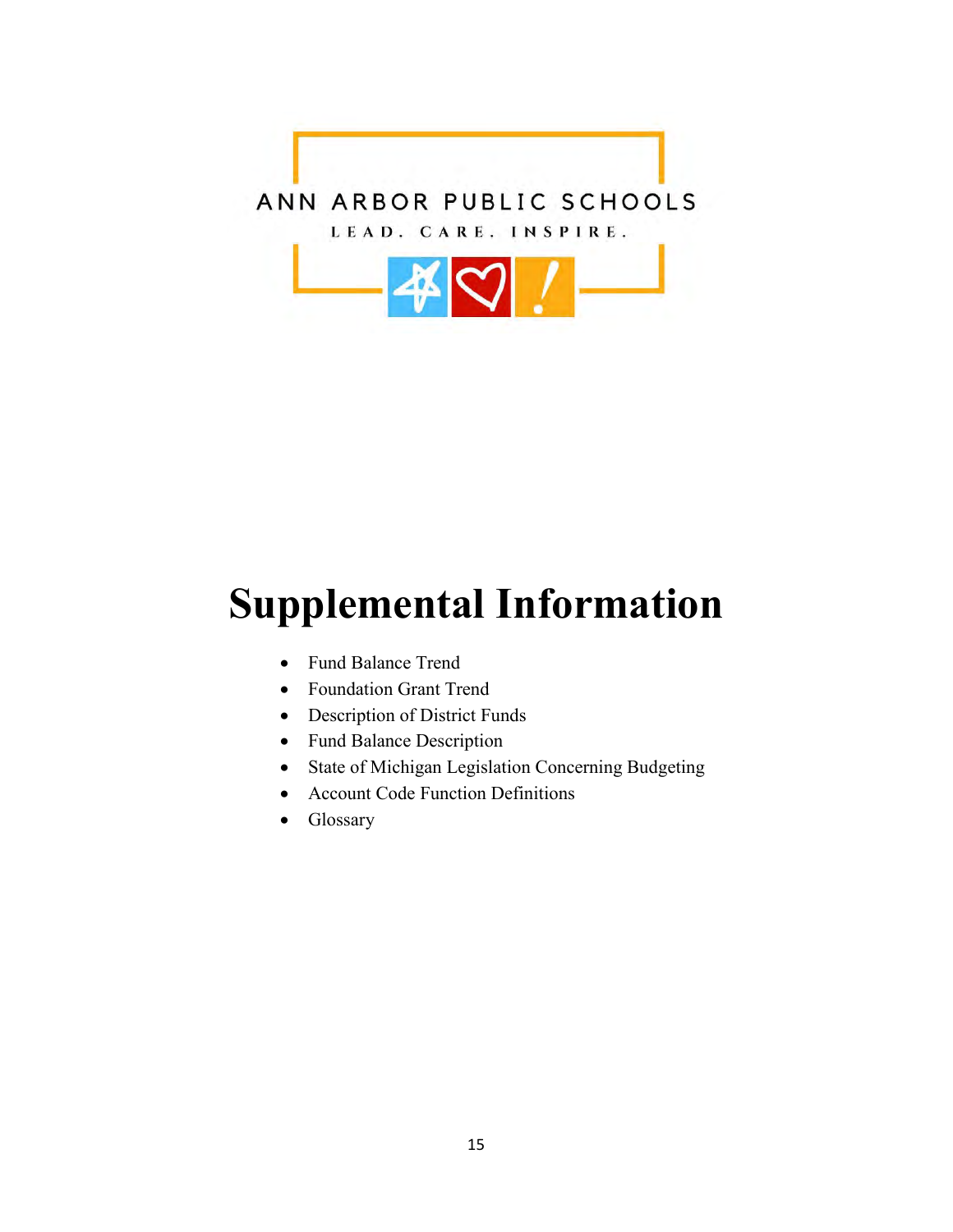### **Supplemental Information**



### **AAPS Fund Balance Trend**

### **AAPS Foundation Grant Trend**

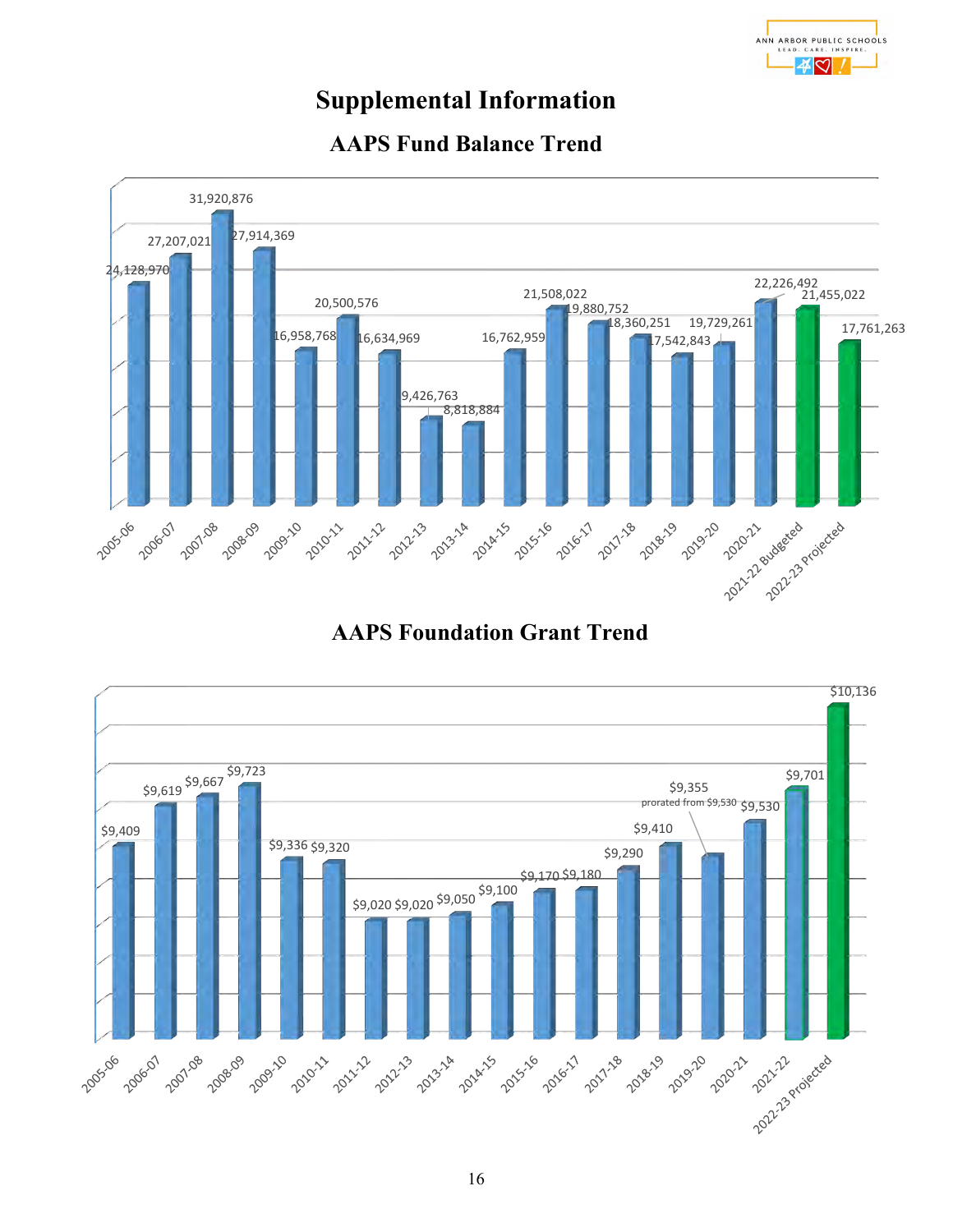### **Description of District Funds**

#### *Does the district have special funds for special purposes other than those to operate the schools?*

In addition to the **General Fund,** which is the general operating fund of the school district, there are a number of other funds which are required by law. These funds are called Special Revenue Funds, Debt Funds, Sinking Funds, Capital Projects Funds and Fiduciary Funds which are described below. They are restricted to expenditures for specified purposes.

 **Special Revenue Funds** - These funds are used to account for the proceeds of specific revenue sources other than fiduciary funds, capital projects funds debt service funds or sinking funds including the following::

**Food Service Fund** – This fund is used to account for the operation of a school district's food service program. Receipts come from school lunch food sales, adult lunches and catering service.

**Community Services Fund** – The Community Services Fund is used to account for the operations of the Recreation, Community Education, and the Child Care programs.

**Student/School Activity Fund** – The Student/School Activity Fund is used to account for monies fundraised and expended for specific purposes by student or other internal groups.

- **Debt Service Funds** These funds account for all debt millage revenue and to record the payment of bond principal, interest and payment of agent fees.
- **Sinking Fund** This fund accounts for a special millage approved by the voters to address district-wide infrastructure needs. The fund is established to record the expenditure of repairs and improvements and for the disposition of all income received (following State guidelines and Board approval of projects.)
- **Capital Projects Funds** These funds are used to account for the district's land acquisition, construction of buildings, and major equipment purchases. Receipts are generated by bond sale proceeds.
- **Fiduciary Funds** These funds are established for a variety of activities for which the district is custodian of the monies.

**Scholarships** - The Scholarship Trust Fund is used to account for donated funds which will be awarded to students or awarded to support student learning.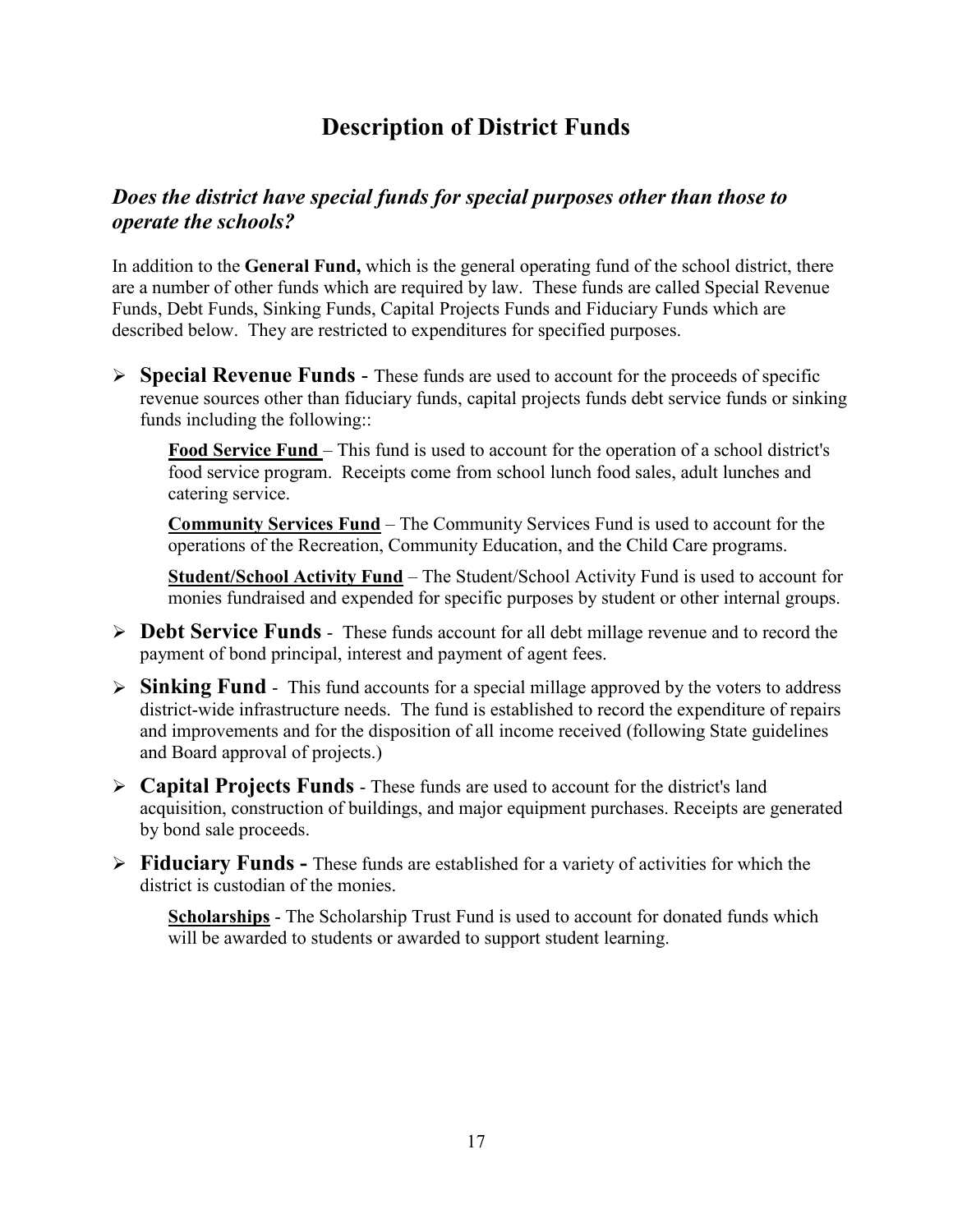

### **Fund Balance Description**

The following information is the Ann Arbor Public Schools' recommendation on the establishment and use of what is commonly referred to as a "fund balance" or fund equity.

A typical fund balance in a school district is composed of three components:

1) Cash on hand – these funds may be in short term, highly liquid investments or in a checking or savings account. These funds are available for district use.

2) Accounts receivable – because of a timing difference between a school district's fiscal year (which ends June 30) and the state's fiscal year (which ends September 30) there are two payments out of the eleven state aid payments that are received after the district's fiscal year has ended. Using accrual accounting the payments are "booked" at the end of the school district's fiscal year and included in calculating fund balance. These funds are not available to the school district until they are actually received in July and August.

3) Inventory and pre-paid assets – includes inventories of food, supplies and other goods on hand at year end. These are typically modest amounts and are obviously not available to expend.

Other considerations regarding fund balance include:

- A. The level of non-homestead tax base in the district. The 18 mill levy is only on non-homestead property. Since the main sources of funding for a district come from local property taxes and state aid the level of non-homestead property in the district determines the amount generated locally. If the district has a low non-homestead tax base it will result in greater funds received from the state which means the district will probably have to borrow funds to operate if their fund balance isn't sufficient.
- B. The tax collection practice of the school district. A 100% summer collection allows a district to receive the local share of its funding up front with the July tax levy. If a 50/50 collection exists they will receive half in the summer and half in the winter collection. A 100% winter collection means the local taxes are collected during the winter only.
- C. The trend of the fund balance level. Districts spending more than they receive can create a structural deficit, which eventually has to be addressed. The reason for the deficit will determine the level of concern necessary. For example, if fund balance is used to purchase a capital asset (buses, technology) that is preferable to spending the fund balance on recurring costs (employee costs).
- D. Future obligations that will require a greater level of spending such as opening a new building, districts can build up fund balance in order to meet the increase obligations of a larger operation.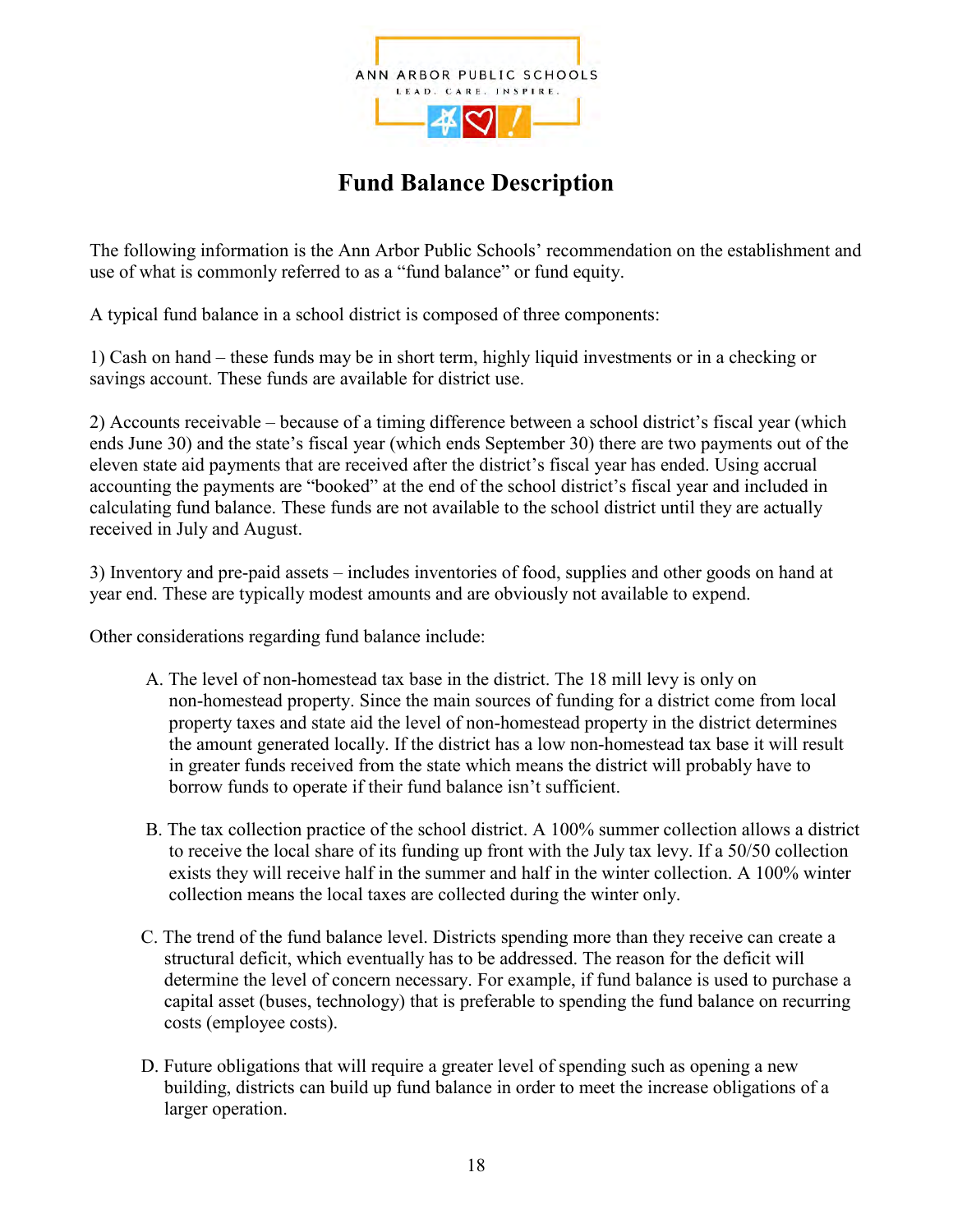- E. Declining enrollment presents a myriad of problems for a school district. The presence of a fund balance allows the district to better manage the decline.
- F. The absence of sufficient fund balance will likely result in borrowing to meet cash flow needs. If a district borrows money it will pay a related interest cost, which is charged to the general operating budget.
- G. The presence of a reasonable fund balance along with a stable trend in the level of fund balance is viewed favorably by the bond rating agencies. This benefits local taxpayers with lower interest costs on bonds that are issued.
- H. Fund balance provides flexibility in dealing with unanticipated emergencies such as mid-year reductions in state funding.

The current AAPS Board Policy requires the budgeted year-end fund balance of the General Fund to be targeted to fall within the range of 6-15% of the preceding year's expenditures from the general fund. In simple terms this level of fund balance is necessary to avoid borrowing during the two-month period between the August and October State Aid payments. Additionally, it is important to have a sufficient fund balance to allow a school district to absorb reductions in funding or unexpected expenditures. Having a financial cushion allows a district to avoid drastic changes in educational programs and/or employee layoffs during the school year. Michigan School Business Officials (MSBO) recommends a 15% Fund Balance.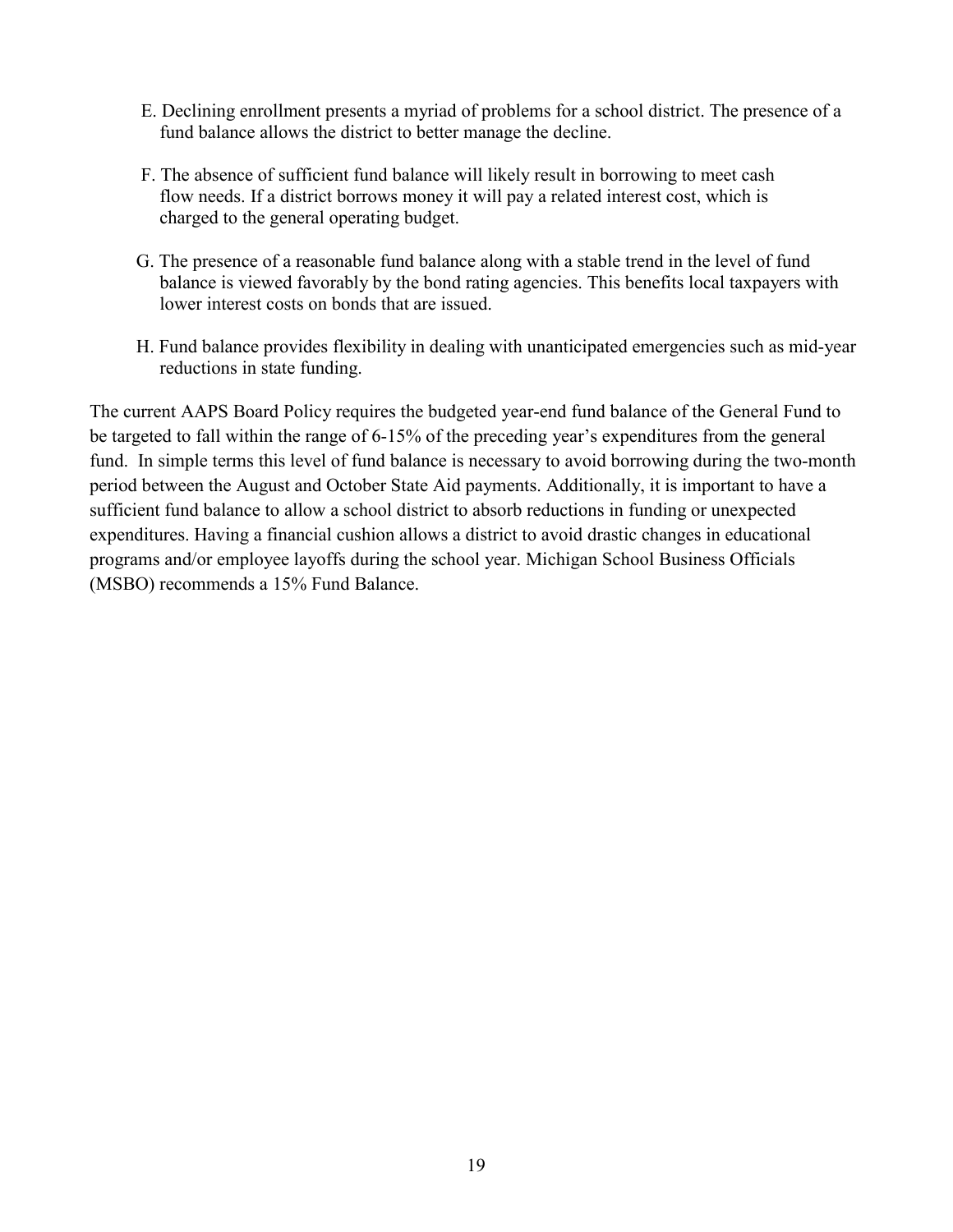### **State of Michigan Legislation Concerning Budgeting**

#### *REQUIREMENTS UNDER THE UNIFORM BUDGETING AND ACCOUNTING ACT (PA2 of 1968 as amended)*

The purpose of the Act is to provide the structure necessary for a close relationship between the administration and the local school district school board with regard to the establishment of budgets and appropriations. The Act also provides that the Superintendent of Public Instruction shall publish suggested manuals, forms, and operating procedures for use by local and Intermediate School Districts (ISDs).

In addition, the Act provides for penalties for violations that occur under the Act when brought to the attention of the Attorney General, State of Michigan.

The following paragraphs list the major revenue and expenditure appropriation categories for the various funds:

The following major revenue categories and expenditure functions constitute the minimal levels of appropriation for the general fund and special revenue funds for a local school district:

#### **REVENUES**

Local Intermediate State Federal Incoming Transfers & Other Transactions

#### **EXPENDITURES**

Instruction:

Basic Program Added Needs Adult and Continuing Education

Support Services: Pupil Instructional Staff General Administration School Administration Business Operations and Maintenance Pupil Transportation Central Support Services – Other Athletics Community Services Outgoing Transfers and Other Transactions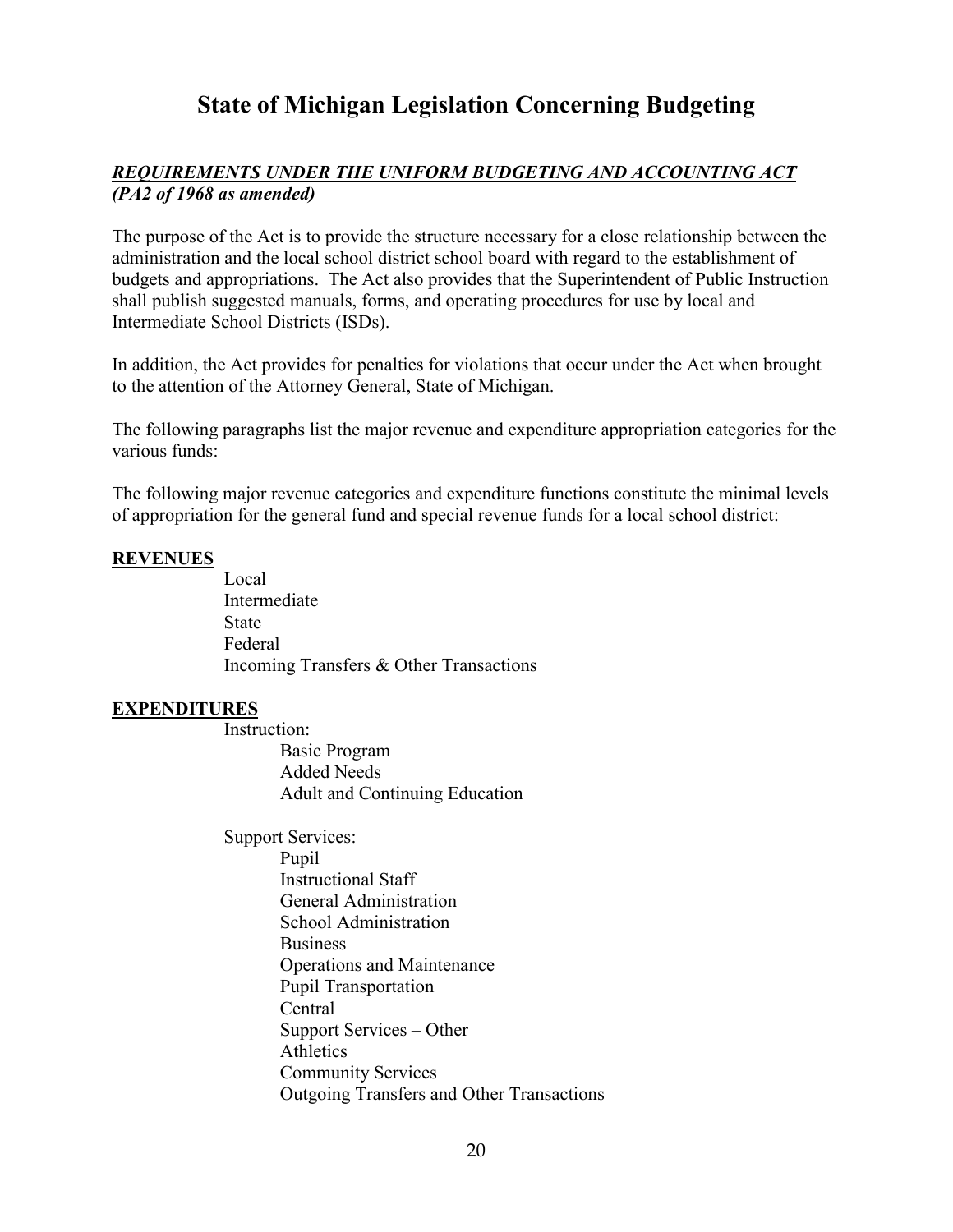The budgets projected are subject to the provisions of Act 94 of the Public Acts of l979, as amended, or by any other law. It shall be consistent with the uniform chart of accounts prescribed for local and intermediate school districts by the State Board of Education.

#### **RESPONSIBILITY**

The Superintendent, as chief administrative officer of a local or intermediate school district, is responsible for budget preparation and presentation to the school board of the district and for the control of expenditures as presented in the budget and general appropriations act. In the case of local school districts which do not employ a superintendent, the person who has general administrative control of the school district shall act as the district chief administrative officer.

#### **BUDGETS REQUIRED**

Local school districts must prepare a budget for the general fund and special revenue funds such as the Food Service Fund, Recreation and Education Fund and Child Care Fund.

#### **INFORMATION TO SCHOOL BOARD**

The Superintendent shall furnish the school district board of education such information as the board requires for proper consideration of the recommended budget. The budget must include revenue and expenditure information for the most recently completed fiscal year, the current fiscal year, and the ensuing fiscal year. The information should include the amount of surplus or deficit accumulated from prior fiscal years and an estimate of the surplus or deficit expected as a result of the budget being considered.

#### **DEFICITS PROHIBITED**

When it is determined that the actual and probable revenue from taxes and other sources in a fund are less than the estimated revenues, including available fund balances, upon which appropriations from the fund were based, the Superintendent shall recommend to the board of education a plan to prevent expenditures from exceeding available revenues for the current fiscal year.

#### **BUDGETARY CONTROL**

The Superintendent of the school district shall not incur an expenditure against any specific appropriation in excess of the amount authorized by the board of education unless specified in the appropriation.

An expenditure shall not be incurred except pursuant to the authority and appropriations of the school board.

#### *REQUIREMENTS UNDER GENERAL SCHOOL LAWS FOR PUBLIC HEARING ON THE BUDGET*

Each school district must hold public hearing on its budget before it is adopted as provided for in the School Laws.

The General School Laws also require that prior notice of the hearing must be given to the public: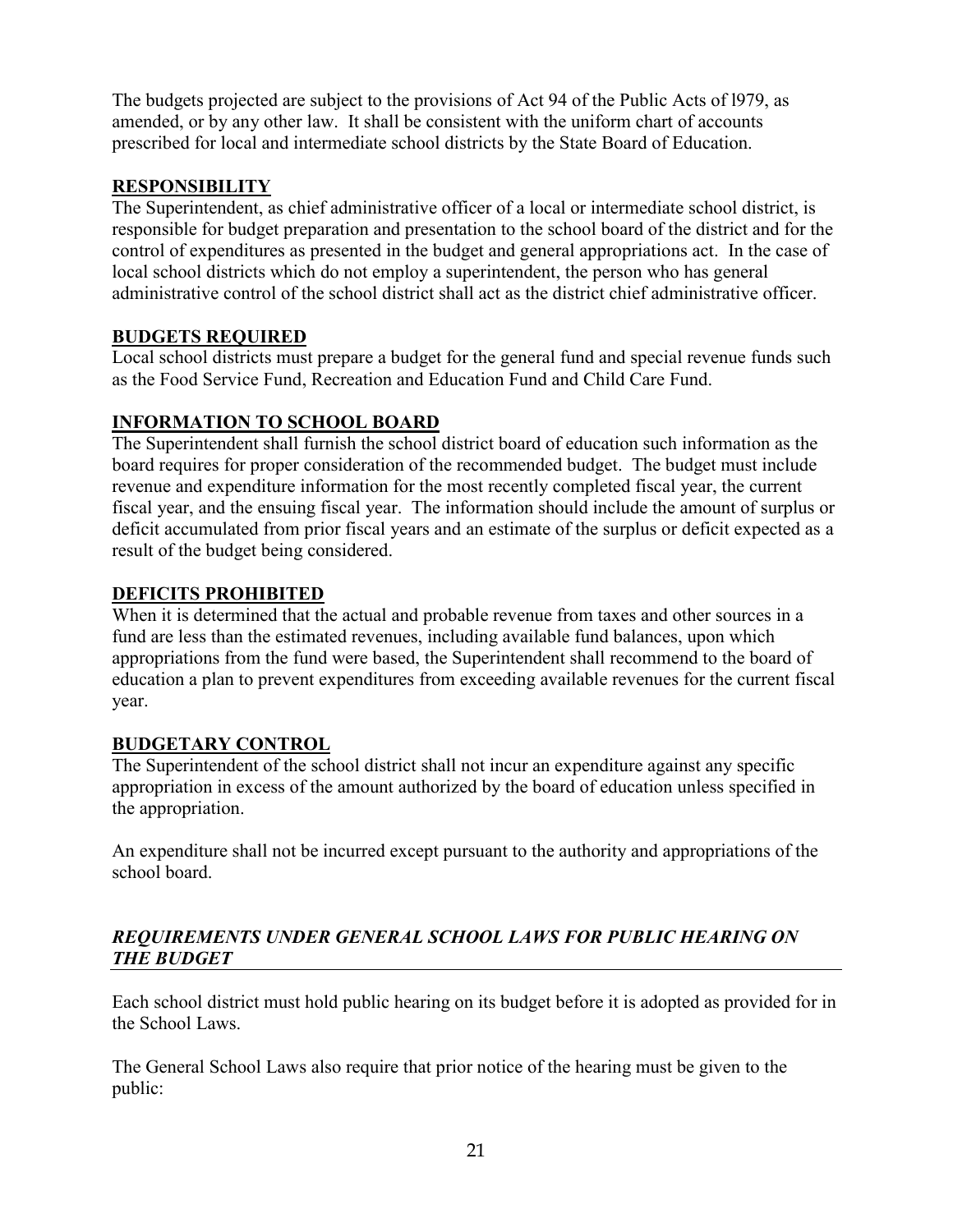*....notice of such hearing to be given by publication in a newspaper of general circulation within such unit at least six days prior to such hearing. Such notice shall include the time, date and place of such hearing and shall state the place where a copy of such budget is available for public inspection.* 

The hearing must be held before the final adoption and after the tax rate allocation has been fixed by the board:

*....each local unit shall hold such public hearings prior to final adoption of its budget. Units which submit budgets to a county tax allocation board shall hold such hearing after its tax rate has been fixed by such a board.* 

#### *REQUIREMENTS OF THE STATE SCHOOL AID ACT*

Section 102 the School Aid Act prohibits deficit (negative equity) in budgeting:

*....a district receiving money under this act shall not adopt or operate under a deficit budget and a district shall not incur an operating deficit in a fund during a school fiscal year....* 

*....a district having an existing deficit, or that incurs a deficit, or that adopts a current year budget that projects a deficit fund balance, shall not be allotted or paid a further sum under this act until the district submits to the department for approval a budget for the current school fiscal year and a plan to eliminate district's deficit not later than the*  end of the second school fiscal year after the deficit was incurred or the budget *projecting a deficit was adopted.* 

#### *GENERAL OPERATING FUND BALANCE POLICY*

The District shall manage its financial matters so that the budgeted year-end fund balance of the general fund is targeted to fall within a range of 6 to 15 percent of the preceding year's expenditures from the general fund.

Policy 3210, 3210.R.01 Adopted: March 26, 2014 Revised: November 11, 2015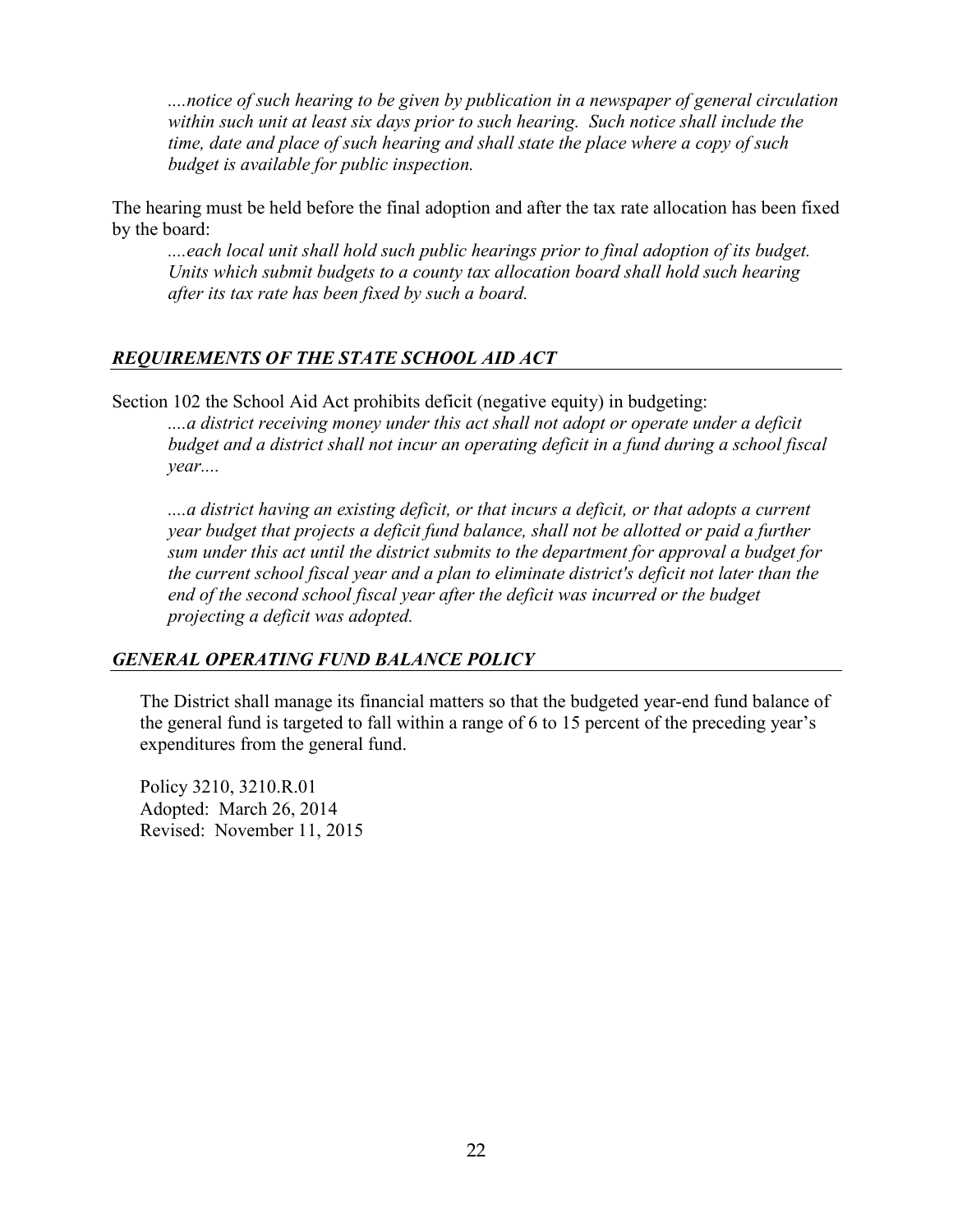#### **INSTRUCTION SERVICES:**

**These are instructional activities dealing directly with the teaching of pupils or the interaction between teacher and pupils.** Teaching may be provided for pupils in a school classroom, in another location such as in a home or hospital and other learning situations such as those involving co-curricular activities. It may also be provided through some other approved medium such as television, radio, telephone, and correspondence. Included here are the activities of aides, assistants of any type, supplies and machines which assist directly in the instructional process.

**Basic Program:** I**nstructional activities including enrichment designed primarily to prepare pupils for activities as citizens, family members, and workers, as contrasted with programs designed to improve or overcome physical, mental, social and/or emotional handicaps.** Included are Pre-School, Elementary, Middle School, and High School and other basic programs such as summer school and enrichment programs.

Costs that can be attributed to direct classroom/student expenses are charged under the categories noted above. Examples include:

- classroom teacher salaries and benefits
- classroom teacher assistant salaries and benefits
- substitute teachers
- teacher hourly salaries
- field trips
- instructional supplies and materials, textbooks, repair of classroom equipment, new and replaced equipment, printing, periodicals, subscriptions, and other
- contracted services, workshops & conferences/travel

**Added Needs: Instructional activities for pupils' added needs such as special education, vocational education and compensatory education. Expenditures during the regular school year and the summer program should be included under this function number.**  Compensatory education costs are related to programs such as Title I.

Costs that can be attributed to direct special education, vocational education, compensatory education and other added needs' classroom/student expenses are charged here. Examples include:

- classroom teacher salaries and benefits
- classroom teacher assistant salaries and benefits
- substitute teachers
- teacher hourly salaries
- field trips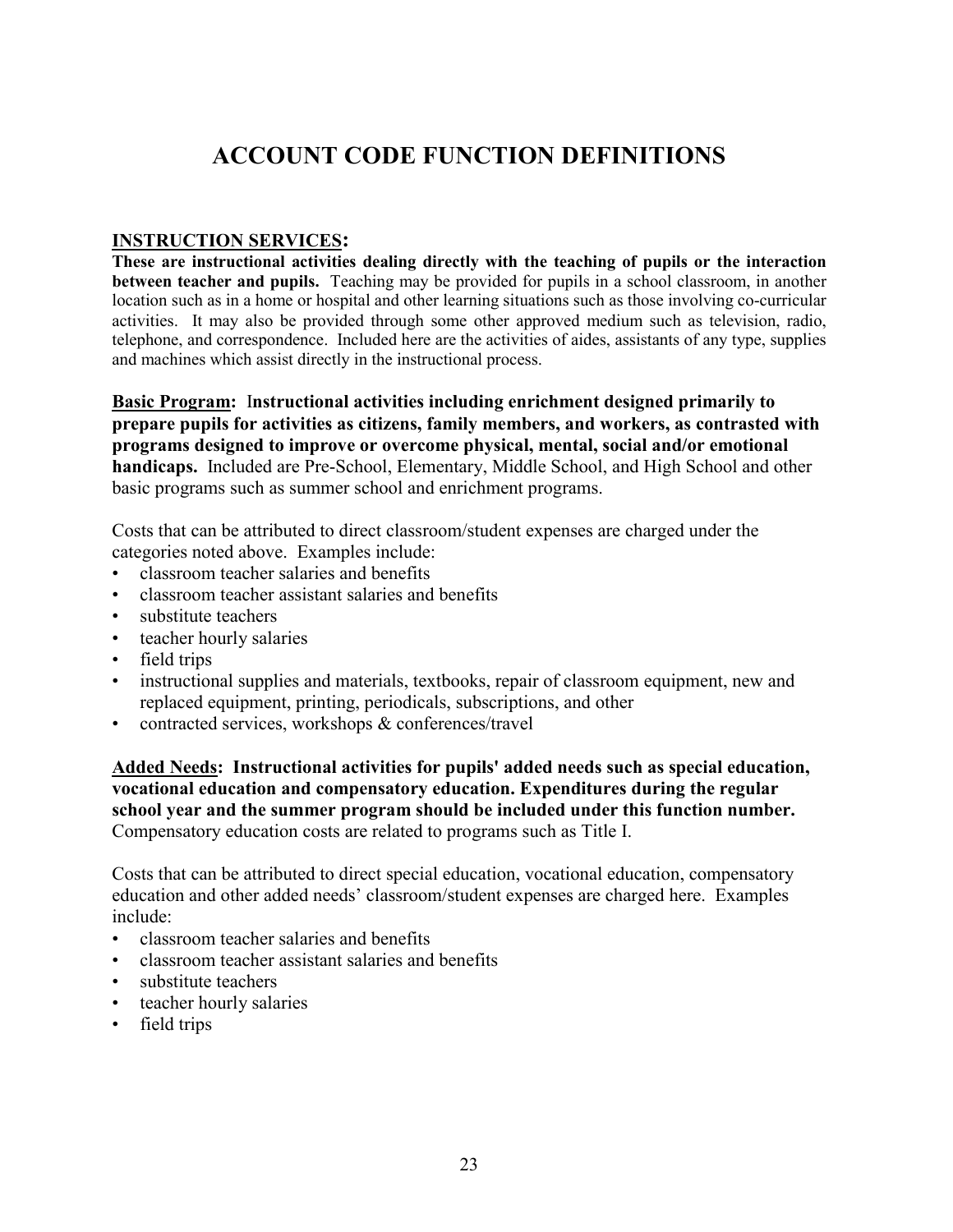- instructional supplies and materials, textbooks, repair of classroom equipment, new and replaced equipment, printing, periodicals, subscriptions, and other AV materials, library books, etc.
- contracted services, workshops & conferences/travel

#### **Adult/Continuing Education:****Learning experiences designed to develop knowledge and skills to meet educational objectives of adults.**

The Adult Education Program in the Ann Arbor Public Schools has three important components; they are: the High School Completion Program, Adult Basic Education and Project Education. Both High School Completion and Adult Basic Education programs serve students 20 years old and over and are free to those eligible. Funding comes from the State of Michigan. The High School Completion Program is for adults who are working on completion of their high school diploma or G.E.D., while the Adult Education program provides English as a Second Language classes for foreign-born adults. Pathways to Success is an alternative high school for students aged between 14-19 years old working to complete their high school diploma. Since they are considered part of our district's K-12 students, we receive foundation allowance to fund this program.

#### **SUPPORT SERVICES:**

**These are services which provide administrative, technical (such as guidance and health), and logistical support to facilitate and enhance instruction. Supporting Services supplements the fulfillment of the objectives of instruction.**

**Pupil Support:** Services which are designed to assess and improve the well-being of pupils and to supplement the teaching process. Services under this category are: Attendance **Services under this category are: Attendance** Services, Guidance Services, Health Services, Psychological Services, Speech and Audiology Services, Social Work Services, Visual Aid Services, Teacher Consultant and Other Pupil Services, including noon supervision.

Examples of costs that can be attributed under these categories include:

- salaries and benefits for auxiliary services staff such as: psychologist, social worker, speech therapist, teacher consultant, guidance counselor, occupational therapist
- hourly salaries for noon supervisors and monitors
- supplies and materials, repair of equipment, new and replaced equipment, printing, periodical and subscriptions, psychological testing supplies.
- contracted services, workshops & conferences/travel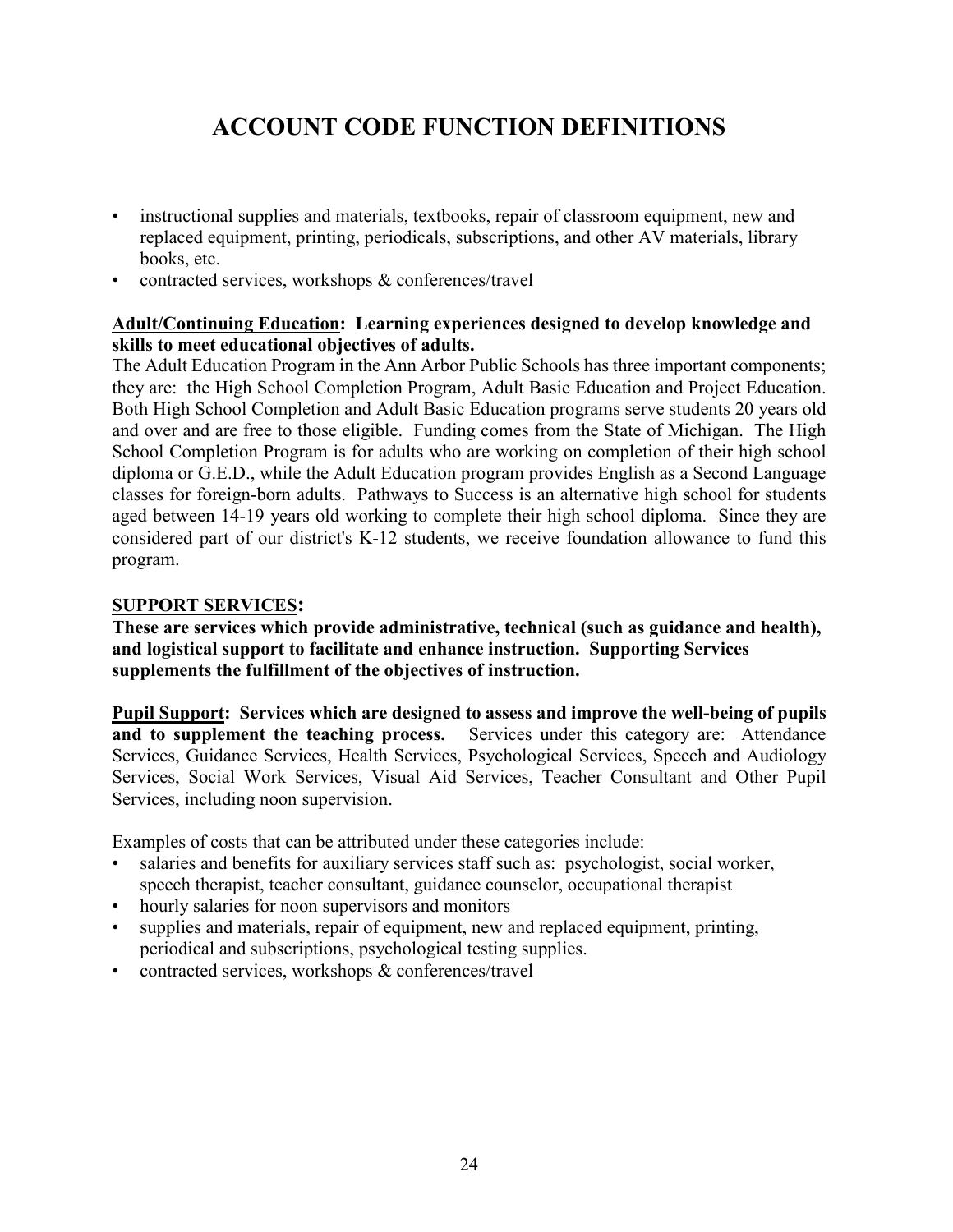#### **Instructional Staff Support: Consists of activities associated with assisting the instructional staff with the content and process of providing learning experiences for pupils.**

Examples of costs that can be attributed under these categories may include:

- salaries and benefits for curriculum coordinators and staff development personnel, directors and supervisors of programs, and librarians
- salaries and benefits for secretaries in staff development, curriculum office, directors' offices
- hourly salaries for teacher clerks and library clerks
- supplies and materials, repair of equipment, new and replaced equipment, printing, periodical and subscriptions, psychological testing supplies
- contracted services, workshops & conferences/travel

#### **General Administration: Consists of those activities concerned with establishing policy, operating schools and the school system, and providing the essential facilities and services for the staff and pupils.**

Examples of costs that can be attributed under this category may include:

- salaries and benefits for administrative staff such as: Superintendent, Deputy Superintendent, Assistant Superintendent for Instructional Services, certain Executive Directors, and their office staff
- Board secretary's salary and benefits
- Election costs, audit fees, and legal expenses
- Board stipends, meeting expenses
- workshops/conferences and membership costs
- office supplies and materials, repair and maintenance of equipment, new and replacement of equipment

#### **School Administration: Consists of those activities concerned with overall administrative responsibility for a single school**.

Examples of costs that can be attributed under this category may include:

- Principals, assistant principals, class principals, and secretaries' salaries and benefits
- Principals' office supplies and materials, equipment and repair
- Summer school principals' hourly cost and their hourly help
- Postage, office supplies and materials
- Office equipment, printing
- Workshops, conferences, travel, membership fees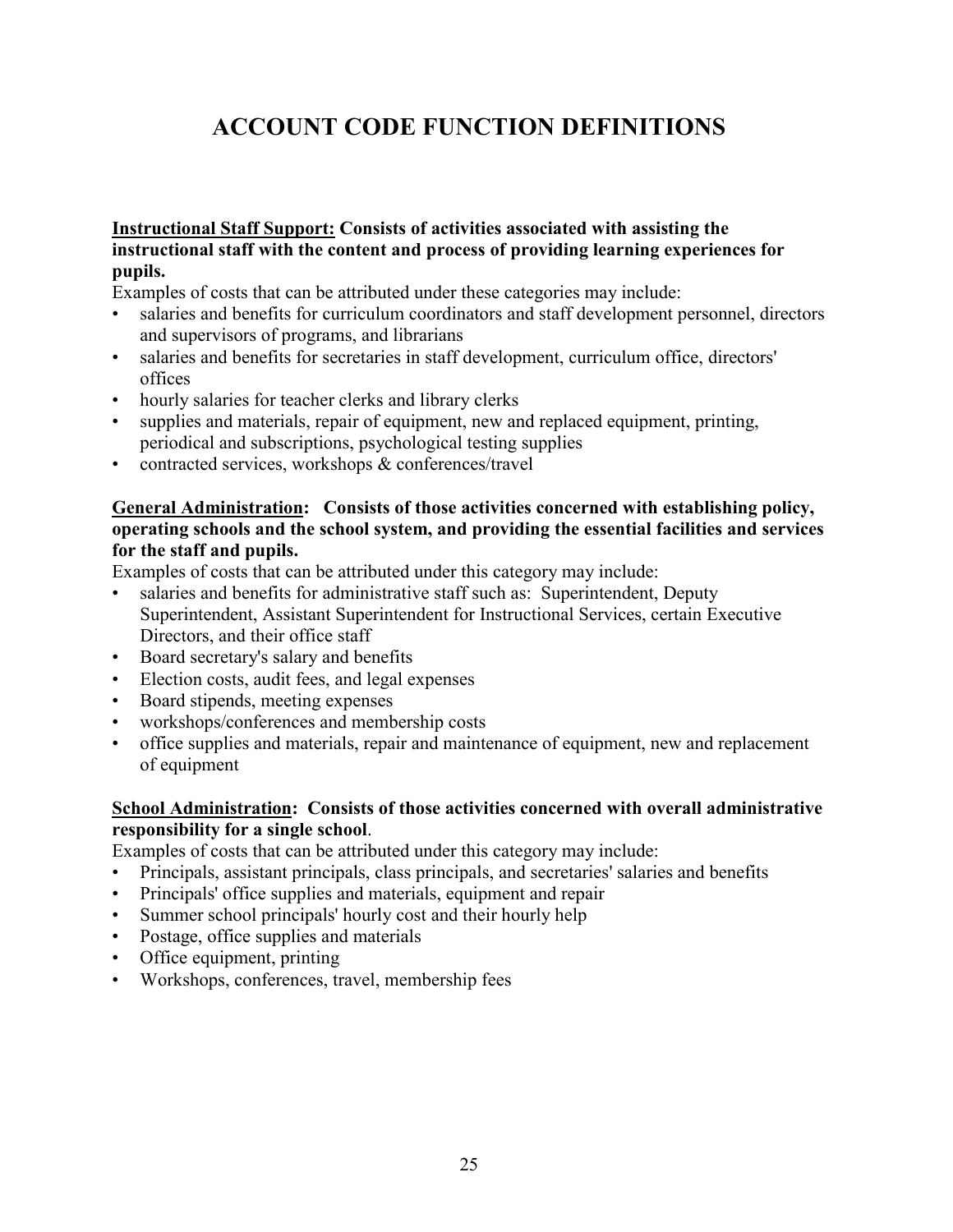**Business Services: Consists of those activities concerned with the fiscal and business operations of the school system.** Included are the fiscal acquisition of facilities, and internal services for operating all schools.

Examples of costs that can be attributed under this category may include:

- Salaries and benefits of finance staff such as: Assistant Superintendent for Finance and Operations, Executive Finance Director, payroll and accounts payable staff, purchasing and secretaries
- Supplies and materials, maintenance and repair of equipment
- New and replacement equipment
- Printing, postage, membership dues, subscriptions
- Contracted services
- Banking interest and fees

#### **Operations and Maintenance: Consists of those activities concerned with keeping the physical plant open, clean and safe for use, and keeping the grounds, buildings, and equipment in an effective working condition and state of repair.** This includes activities of maintaining safety in buildings, on the grounds and in the vicinity of schools.

Examples of costs that can be attributed under this category may include:

- Contracted custodial and maintenance services
- Facilities Director, security monitor, master maintenance positions, and secretaries' salaries and benefits
- Maintenance of heavy equipment, repair, replacement of equipment and new equipment
- Electricity, telephone, sewer, natural gas, water and trash removal
- Custodial, grounds and maintenance supplies and materials
- Security guards and alarm systems
- Property and liability insurance

**Pupil Transportation: Consists of those activities concerned with the transporting of pupils to and from school, as provided by state law.** It includes trips between home and school or trips to school activities. All direct costs related to pupil transportation should be included under this function

Examples of costs that can be attributed under this category may include:

- Contracted costs for transportation services
- Repair and maintenance of busses, printing
- Fleet insurance
- Fuel, tires, batteries, vehicle parts
- Student ridership passes for public transportation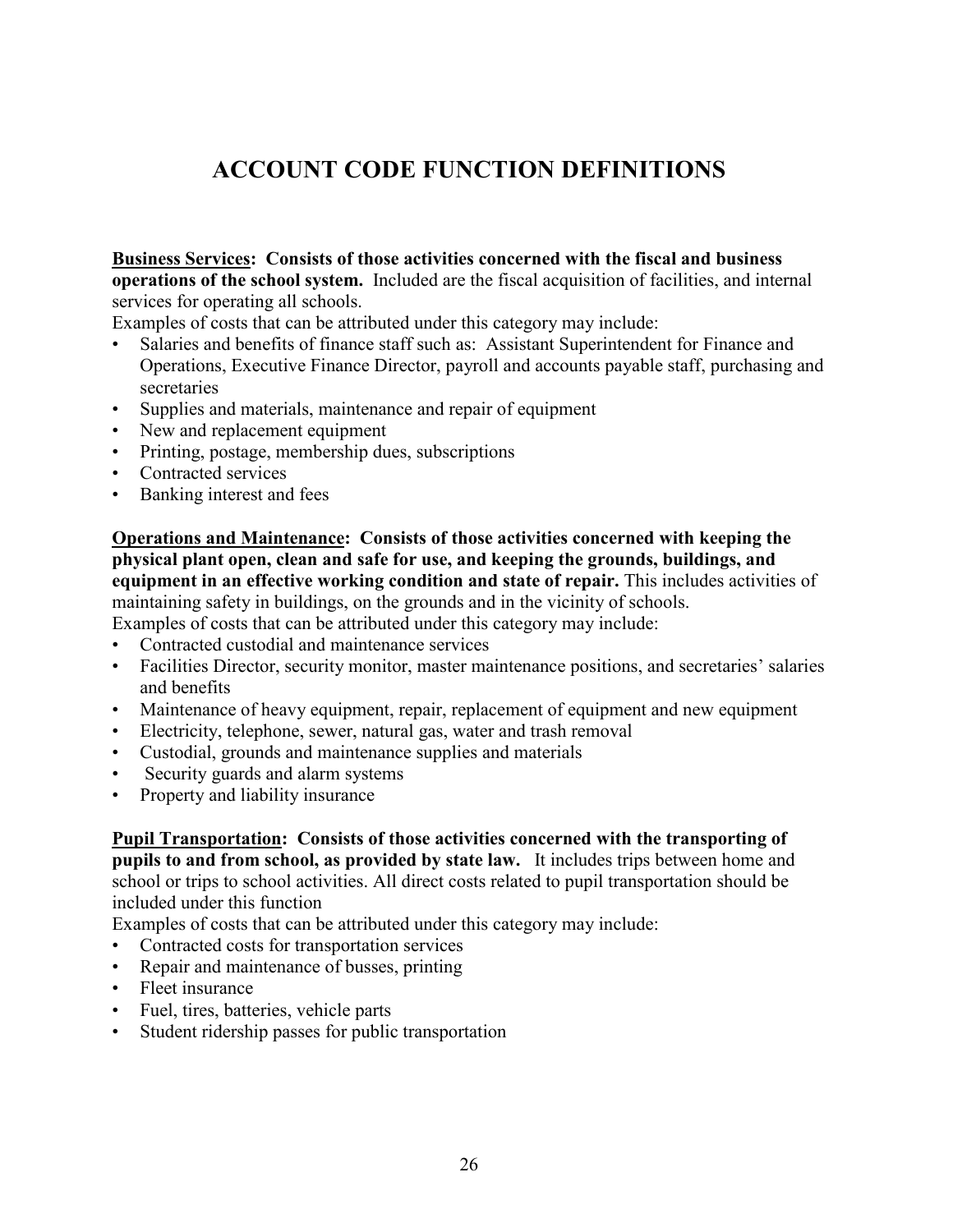#### **Support Services:**

#### **Central: Activities other than general administration which support each of the other instructional and supporting service programs.**

Example of costs that can be attributed under this category may include:

- Salaries and benefits for Information Technology, Research and Evaluation, Pupil Accounting, Communications, Human Resources Directors and respective department Directors and staff
- Supplies and materials, postage, printing, local travel, workshop and conferences
- Repair and maintenance of computers, copiers and audio visual equipment, new and replacement of equipment
- Consultant services

#### **Athletics and Activities: Activities of any supporting service or classification of services, general in nature, which cannot be classified in the preceding service areas. These consist of those activities concerned with financing the interscholastic athletic programs and pupil organizations under the supervision of the school.**

Example of costs that can be attributed under this category may include:

- Salaries, and benefits for sponsors/heads of student groups and activities
- Salaries and benefits for athletic directors, coaches
- Referee and game worker services, athletic supplies and materials, athletic transportation

**Community Services: Consists of those activities that are not directly related to providing education for pupils in a school system.** These include services provided by the school system for the community as a whole or some segment of the community, such as community recreation programs, civic activities, programs of custody and care of children, and non-public school pupils. Services to pupils attending a school established by an agency other than the state, subdivision of the state, or the federal government, which usually is supported primarily by other than public funds, may consist of such activities as providing instructional services, attendance and social work services, health services, professional development and are primarily grantfunded costs.

Examples of costs that can be attributed under this category may include:

- Salaries and benefits for Recreation and Community Service supervisors and secretaries, recreation specialists, and school age childcare workers
- Rec and Ed and School Age Child Care supplies and materials, postage, printing, workshop/conference, local travel
- Professional development, curriculum materials for non-public schools as provided in conjunction with grant awards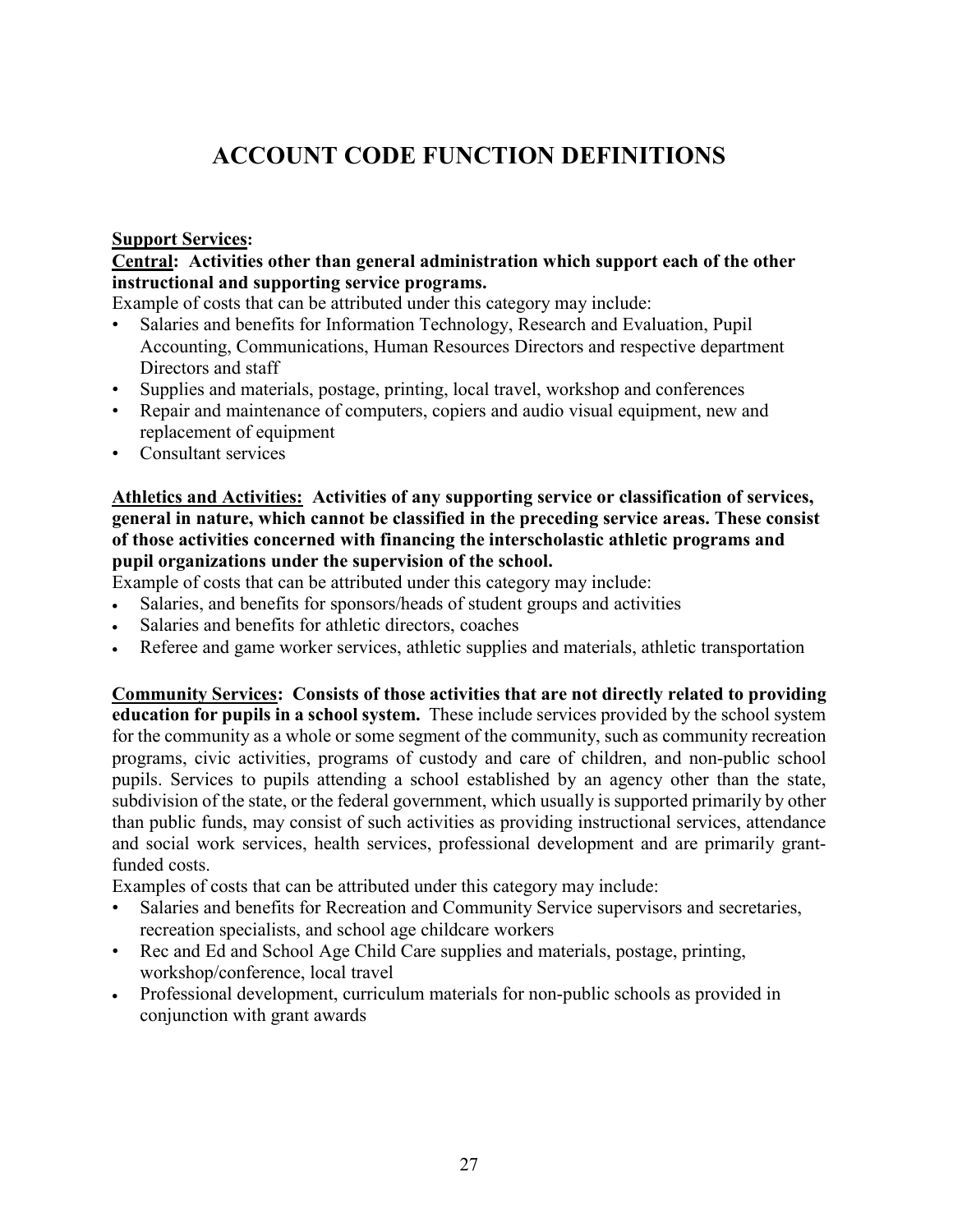### **GLOSSARY**

#### **Benefits:**

Includes mandatory and contractual additions (benefits) to salary. Mandatory benefits include FICA and retirement. Non-mandatory benefits include health, life, dental, vision insurance, compensated absences (vacation/sick), etc.

#### **Blended Membership Count:**

The number of pupils counted in the schools in February (previous fiscal year) and September (current fiscal year). A blend of these counts determine the number of pupils eligible for foundation guarantee funding.

#### **Categorical Funding:**

Revenues specifically identified in the state aid act or other state law which must be used for a specific purpose. Often, if this money is not completely used it is required to be refunded to the state. Many categoricals are paid based on estimates and must be adjusted or carried over once actual costs are known.

#### **Foundation Allowance:**

A funding formula providing for a per pupil distribution of State Aid based on the district's previous combined state and local revenue and the growth in the state's State Aid Fund.

#### **FTE:**

Full time equivalent. Refers to employees (personnel on the school payroll) or pupils of the district. [Two part-time employees working 50% of the normal hours for a particular position represent on (1) FTE.]

#### **Hold Harmless Millage:**

Also known as Supplemental millage. Additional local operating millage approved by the voters of the district, for districts which require additional millage to fund the foundation allowance. This millage is levied first on homesteads. [If more than 18 homestead mills are required, the additional mills are levied on homestead and non-homestead property until the revenue guarantee is obtained.]

#### **Homestead Property:**

Any dwelling, or unit in a multiple-unit dwelling, that is owned and occupied as a principal residence of the owner and includes other contiguous, unoccupied parcels owned by the owner of the homestead. Leasing less than 50% of a homestead to another person as a residence does not disqualify the property as a homestead. The owner must be an individual.

#### **Local Assessed Valuation:**

The value placed upon each piece of property by the local assessor within his/her jurisdiction.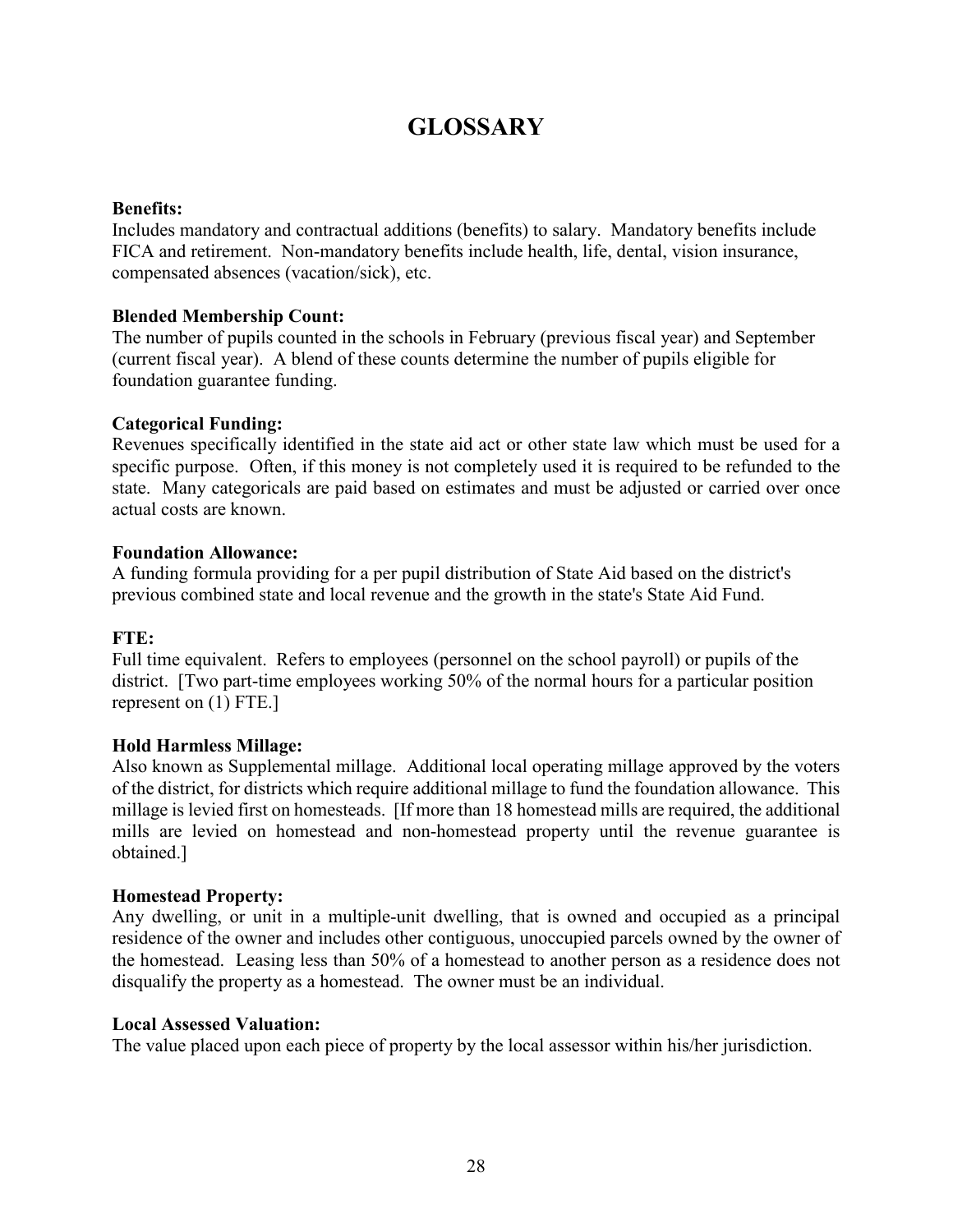### **GLOSSARY**

#### **Millage:**

The rate of taxation applied to the taxable value representing 1/1000 of a dollar.

#### **Non-Homestead Property:**

Any dwelling, that is not owned and occupied as a principal residence by the owner, i.e., commercial, industrial or rental of second homes.

#### **Non-Homestead Millage:**

A local operating millage approved by the voters of the district on property where a homestead exemption has not been granted. For most districts, 18 non-homestead mills are levied.

#### **Other Support Staff:**

Any FTE employee who, in general, does not supervise another employee and who provides logistical support to facilitate and enhance instruction. Responsibilities include, but are not limited to, preparing, transferring, transcribing, systematizing, or preserving written communications and records.

#### **Proposal A:**

An amendment to the State Constitution of 1963 voted by Michigan voters on March 15, 1994, which became effective April 30, 1994.

- A. Limits increase in the "taxable value" of property in 1995 and each year thereafter to increases in the "general price levy" or five percent (5%), whichever is less, until ownership is transferred.
- B. Requires that any law that increases the statutory limits, in effect on February 1, 1994, on the maximum amount of property taxes that may be levied for school district operating purposes, obtain the approval of 3/4 of both the House and Senate.
- C. Mandated a two percent (2%) increase in the state sales tax with the proceeds dedicated to the state school aid fund (from 4% to 6%).
- D. Guarantees each local school district that the total state and local per pupil revenues for operating purposes in 1995-96 and each year thereafter will not be less than 1994-95 so long as the local school district's millage rate levy is not less than the 1994 levy.

#### **Reserves (Fund Equity):**

Funds set aside in a school district budget to provide for future expenditures or to offset future losses, for working capital (cash flow) or for other purposes.

#### **Salaries:**

The total amount regularly paid or stipulated to be paid to an individual, before deductions for personal services rendered while on the payroll of the school district. Payments for sabbatical leave are also considered salary.